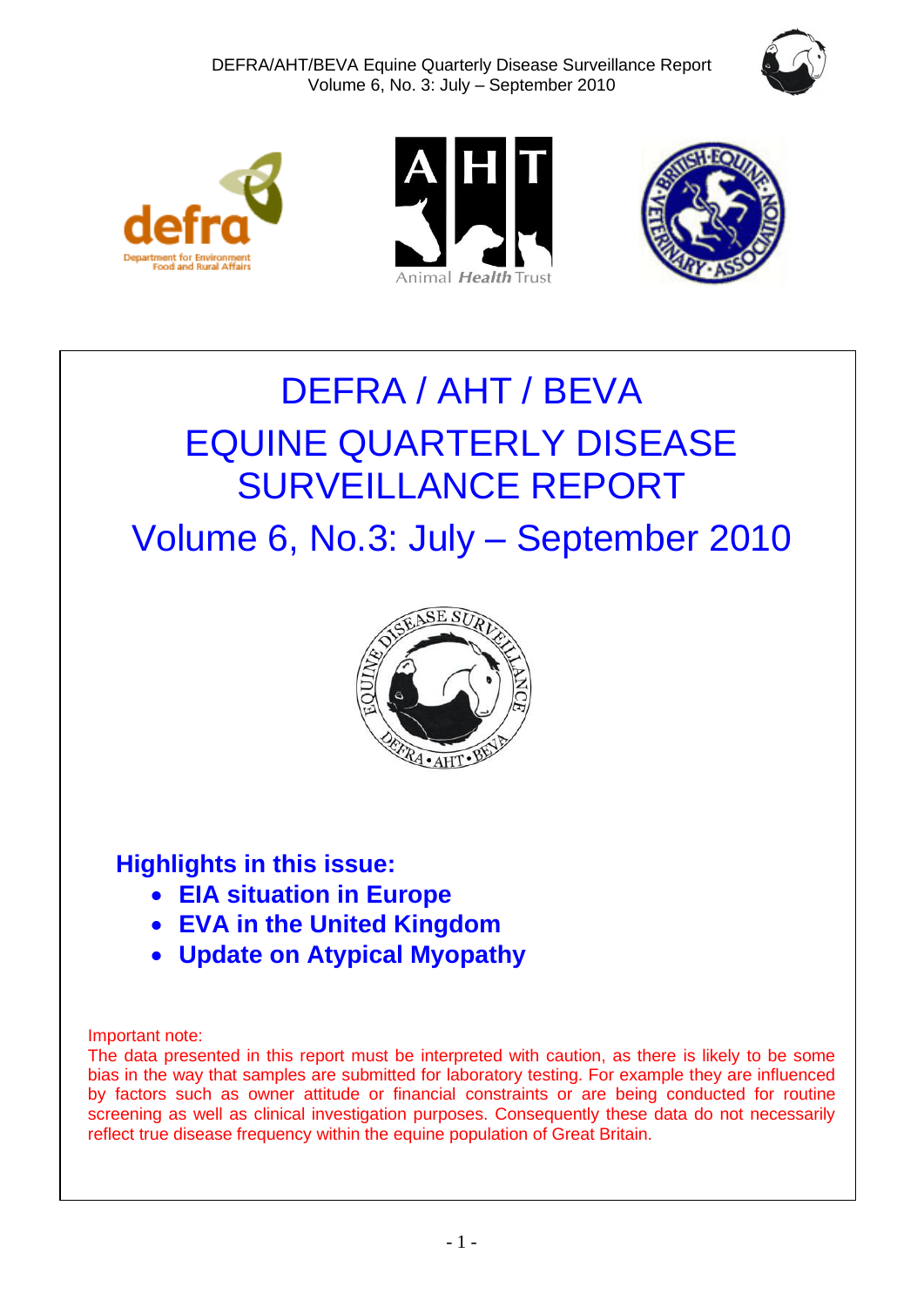

## **TABLE OF CONTENTS**

| <b>INTRODUCTION</b>                                                                                                                                              | 3                                      |
|------------------------------------------------------------------------------------------------------------------------------------------------------------------|----------------------------------------|
| VIROLOGY DISEASE REPORT FOR THE THIRD QUARTER OF 2010                                                                                                            | 11                                     |
| <b>VIROLOGICAL DIAGNOSES FOR THE THIRD QUARTER OF 2010</b>                                                                                                       | 12                                     |
| <b>BACTERIOLOGY DISEASE REPORT FOR THE THIRD QUARTER 2010</b>                                                                                                    | 14                                     |
| <b>FOCUS ARTICLE: UPDATE ON ATYPICAL MYOPATHY</b>                                                                                                                | 15                                     |
| TOXIC AND PARASITIC DISEASE REPORT FOR THE THIRD QUARTER 2010                                                                                                    | 17                                     |
| REPORT ON POST-MORTEM EXAMINATIONS FOR THE THIRD QUARTER 2010                                                                                                    | 19                                     |
| <b>EAST ANGLIA</b><br><b>HOME COUNTIES</b><br><b>SOUTH WEST</b><br><b>NORTHERN ENGLAND</b><br><b>WEST MIDLANDS</b><br><b>SCOTLAND</b><br><b>NORTHERN IRELAND</b> | 19<br>19<br>20<br>20<br>21<br>21<br>23 |
| <b>ACKNOWLEDGEMENTS</b>                                                                                                                                          | 24                                     |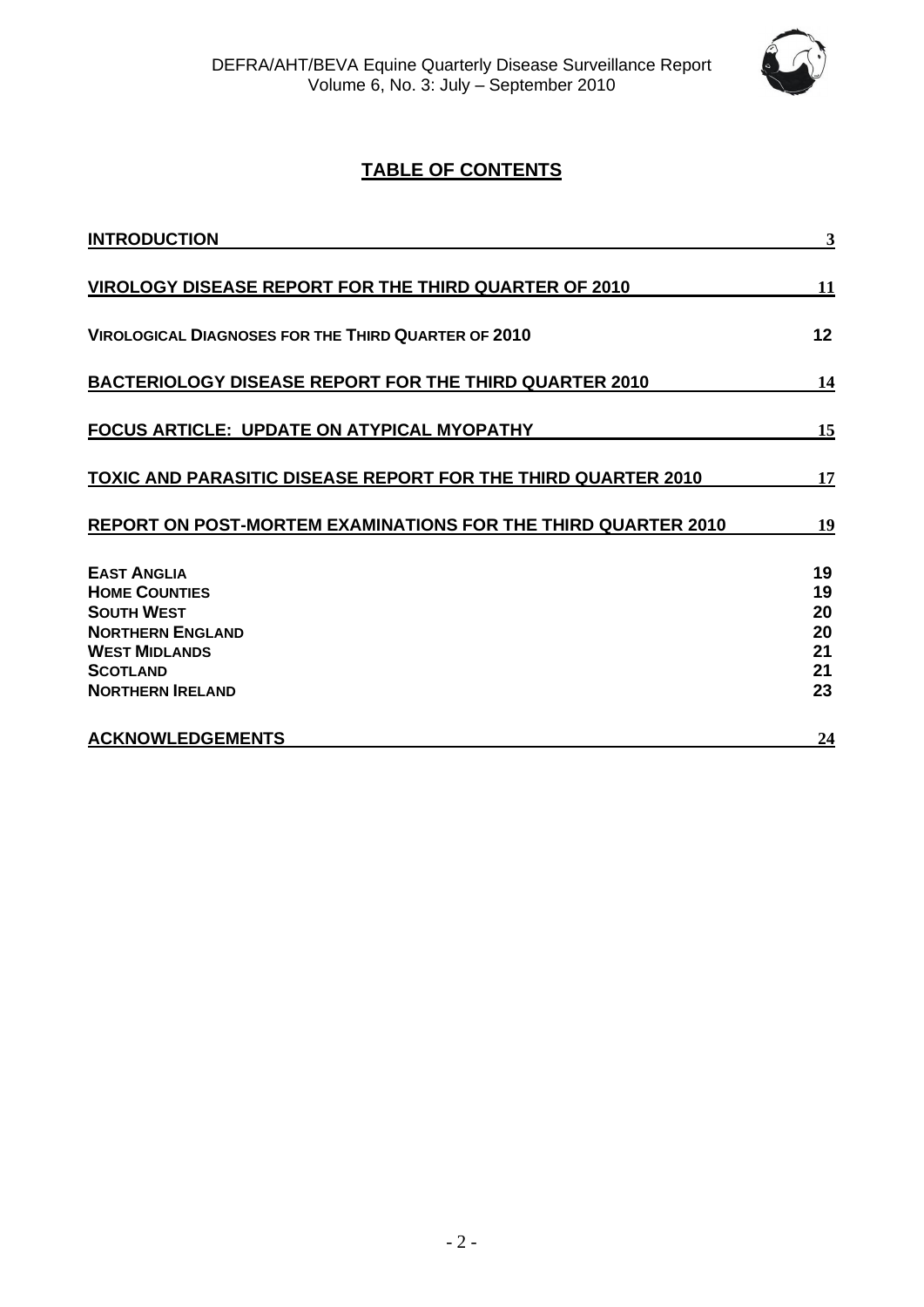

## **Introduction**

<span id="page-2-0"></span>Welcome to the third quarterly equine disease surveillance report for 2010 produced by Department of Environment, Food and Rural Affairs (Defra), British Equine Veterinary Association (BEVA) and the Animal Health Trust (AHT). Regular readers will be aware that this report collates equine disease data arising from multiple diagnostic laboratories and veterinary practices throughout the United Kingdom giving a unique insight into equine disease occurrence on a national scale.

#### **National disease occurrence**

#### Equine Infectious Anaemia (EIA)

Regarding the EIA outbreak reported on 7th September 2010 in Northumberland, England, involving one horse following legal importation from the Netherlands, all the horses in the premises (eleven in total) were subject to epidemiological investigation and screening; subsequently they all tested negative for EIA as of 10th September. The premises where the infected horse stood and the animals on it remain under restriction and are subject to proportionate level of checks from Animal Health authorities. The epidemiological enquiry is on-going. For more information about this outbreak, [click here](http://www.defra.gov.uk/foodfarm/farmanimal/diseases/atoz/eia/latest/index.htm) and [here.](http://www.oie.int/wahis/public.php?page=single_report&pop=1&reportid=9682)

With regards to the EIA reported in a horse in Devon, England on 11<sup>th</sup> September 2010, The other two horses on the premises were tested for evidence of infection; AGID (Coggin's) test results were negative. Two donkeys were located within 200m of the grazing used by the infected horse on the premises; these were clinically examined and found to be displaying no signs of disease. The donkeys were placed under restriction, sampled and tested using the AGID test; as of 21st September both donkeys tested negative. The premises and animals remain under restriction and are subject to proportionate level of checks from Animal Health authorities. The investigation into the origin of this case is ongoing. For more information about this outbreak, [click here](http://www.oie.int/wahis/public.php?page=single_report&pop=1&reportid=9706) and [here.](http://ww2.defra.gov.uk/2010/09/11/eia-news2/)

**Animal Health** provides registered users with the latest news specific to exotic notifiable farm animal and/or equine disease outbreaks in Great Britain by means of **alerts** that can be sent to the users by a pre-recorded voice message, mobile text, fax and email. If you wish to subscribe to this service, please [click here.](http://animalhealth.system-message.co.uk/AH_subscribe_index.php)

#### Equine Viral Arteritis (EVA)

Following the EVA outbreak reported on 2nd August 2010 in a three year old stallion in Staffordshire, England, as of 12th November 2010 it was reported by Defra and the OIE that laboratory testing of a semen sample using both virus isolation and PCR confirmed that there had been no decrease in the EVA viral load in the semen. The EVA infected stallion has been gelded; this has been certified and officially notified. Restrictions have been lifted on 19<sup>th</sup> November 2010 and the event has been declared resolved. For more information about this outbreak, [click here](http://www.defra.gov.uk/foodfarm/farmanimal/diseases/atoz/eva/#latestsituation) and [here.](http://www.oie.int/wahis/public.php?page=single_report&pop=1&reportid=9932)

**Stop press:** As of 8<sup>th</sup> December 2010, Defra has confirmed EVA in a Warmblood stallion imported from Holland in November 2009 and stabled in West Sussex, England. The stallion is currently under breeding restrictions and Animal Health (AH) has already started a full investigation in order to establish the likely origin of the infection, as well as any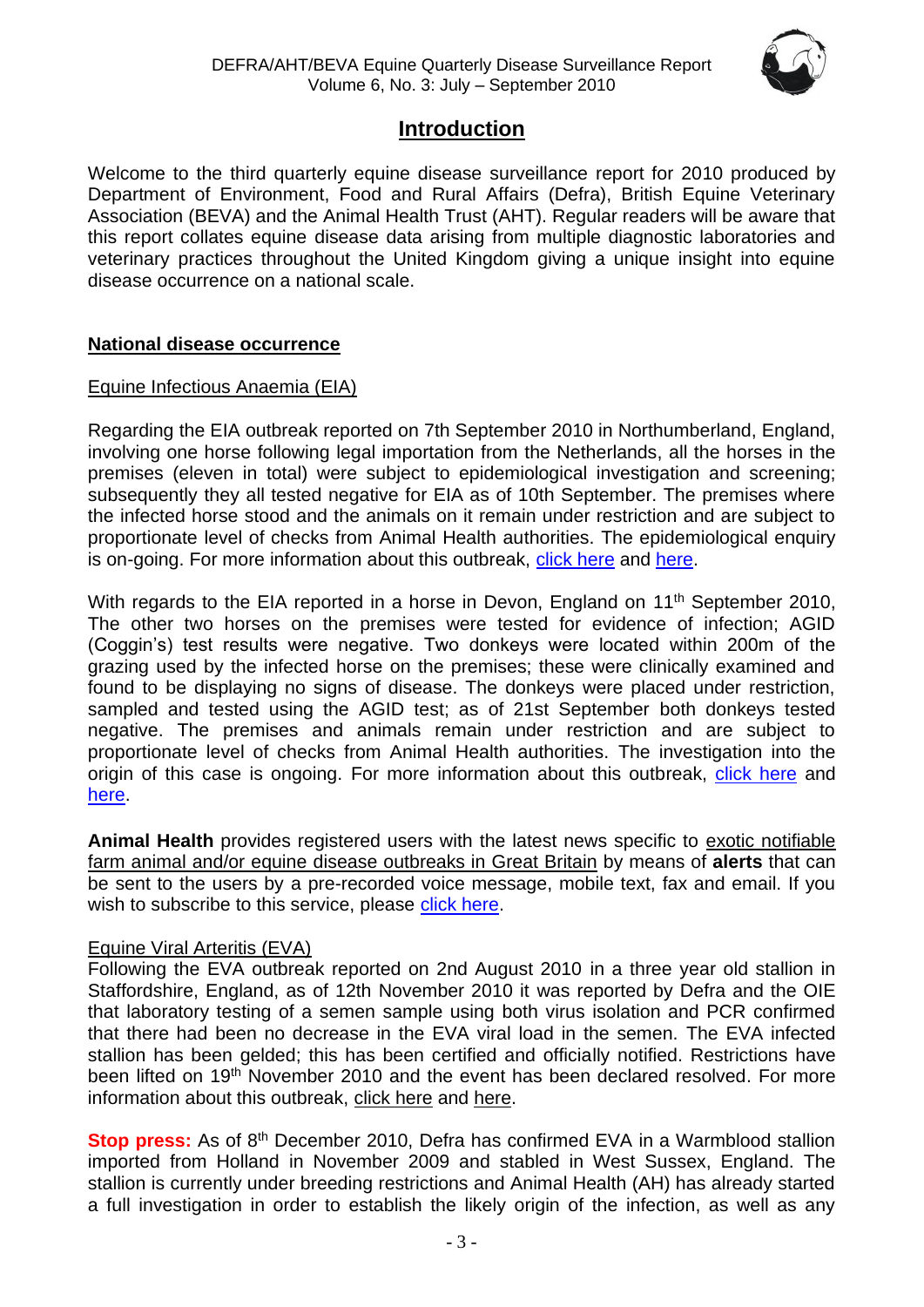

mares that may have been affected. Suspicion of disease in this stallion arose as a result of a pre-breeding test for EVA. The serum sample was subjected to a serum neutralisation serology test with positive results on 2<sup>nd</sup> September 2010. There was no recorded evidence of past history of EVA vaccination to explain this result and the stallion was placed under immediate official restrictions. Confirmatory tests (virus isolation) were performed on a semen sample obtained on 22nd November 2010. The virus isolation test was confirmed positive on 7<sup>th</sup> December 2010. The disease is being controlled in line with the industry agreed Horse Betting Levy Board (HBLB) Codes of Practice. For more information about this outbreak, [click here](http://www.defra.gov.uk/foodfarm/farmanimal/diseases/atoz/eva/#latestsituation) and [here.](http://www.oie.int/wahis/public.php?page=single_report&pop=1&reportid=10031)

#### **Introduction of new EU legislation for Equine Viral Arteritis (EVA) related to the Olympic and Paralympic equestrian events, London 2012**

On 3rd November 2010, the Veterinary Imports Policy, Evidence Risk and Surveillance Policy Team at Defra (Department for Environment, Food and Rural Affairs) published new EU legislation on the temporary admission of certain male registered horses to participate in the Olympic and Paralympic equestrian events in London in 2012, and pre-test events. The new [Commission Decision 2010/613/EU](http://eur-lex.europa.eu/LexUriServ/LexUriServ.do?uri=OJ:L:2010:268:0040:0042:EN:PDF) allows Member States to allow the temporary admission of uncastrated male horses which do not meet the requirement for Equine Viral Arteritis (EVA) provided for in Annex II of Commission Decision 92/260/EEC, provided they are accompanied by appropriate certification. Further certification for movements within the EU to the events and exit from the EU will also be required. The status of the horses cannot be amended from temporary to permanent entry and they must leave the EU without delay after the event. Once in the UK, the EVA seropositive horses will be subject to restrictions under the Equine Viral Arteritis Order 1995, which will prevent their use for breeding and/or semen collection

#### Equine Influenza (EI)

**Equine influenza** continues to be of importance within the United Kingdom. In this issue we report on several small outbreaks, mainly in unvaccinated horses.

These outbreaks have been reported by the new text alert service sponsored by Merial Animal Health, **Tell-Tail**. This service alerts practitioners to outbreaks of equine influenza in the UK by a text message to the practitioner's mobile phone. If you are an equine veterinary practitioner and would like to sign up for this scheme, please register [here.](http://www.merial.co.uk/) This service has also been offered to the members of the National Trainers Federation (NTF). If you would like to contact us regarding outbreaks of equine influenza virus or would like to sign up for our sentinel practice scheme, please send a message to: [equiflunet@aht.org.uk](mailto:equiflunet@aht.org.uk) or follow the link to [www.equiflunet.org.uk](http://www.equiflunet.org.uk/) for more information on equine influenza.

#### **International disease occurrence**

#### Contagious Equine Metritis (CEM)

The total number of carrier stallions and mares directly associated with the 2008/09 CEM event in the USA remains unchanged at 23 stallions and five mares. All the carrier stallions and mares have been successfully treated and confirmed negative for *Taylorella equigenitalis*. Virtually all of the additional 977 exposed stallions and mares have also been determined culture negative for the bacterium. Epidemiologic evidence strongly suggests that the 2008/09 CEM event likely originated from a Norwegian Fjord stallion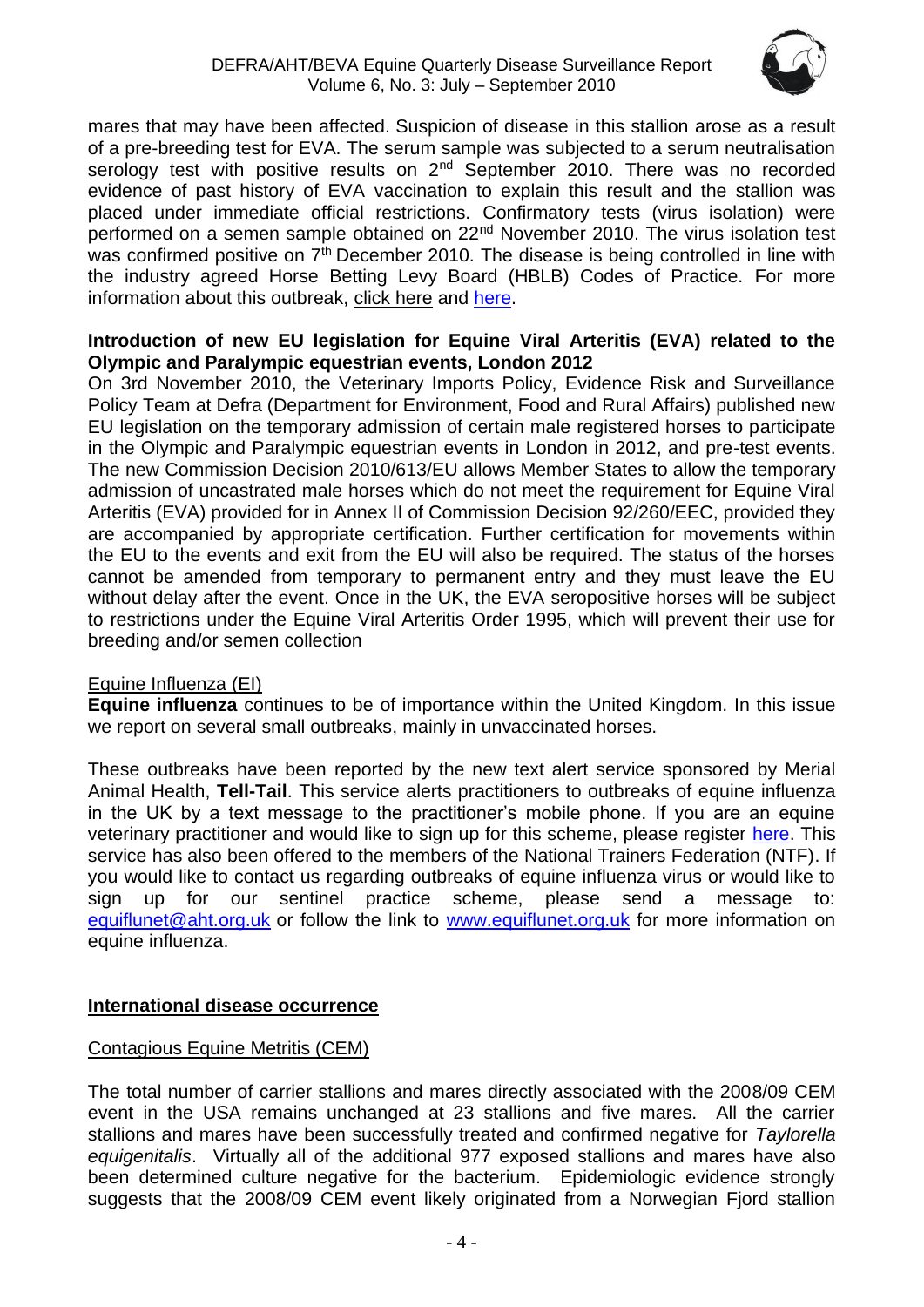

imported from Europe in 2000. A voluntary national stallion testing program for CEM has been instituted by the USDA. Of 226 stallions tested so far in 24 states, of which 100 were Quarter Horses, none have been found carriers of *T. equigenitalis*.

Follow up investigation and testing of an unrelated Arabian carrier stallion that was detected in California in May has failed to reveal any evidence of spread of *T. equigenitalis* to five exposed stallions and 18 mares exposed by AI or embryo transfer from a donor mare bred with semen from the carrier stallion. The latter has been successfully treated and confirmed free of *T. equigenitalis*.

On 12th July 2010 CEM was reported in Evora, Portugal. CEM was diagnosed by means of agent isolation on culture in 3 mares which stood on a premises in Evora, Portugal, with other 15 horses (one adult male, 2 adult females, 5 young males – between 6 and 24 months -, and 7 young females – between 6 and 24 months). This outbreak has been the first occurrence of this disease in Portugal. For more information about this outbreak, [click](http://www.oie.int/wahis/public.php?page=single_report&pop=1&reportid=9592)  [here.](http://www.oie.int/wahis/public.php?page=single_report&pop=1&reportid=9592)

#### Equine Infectious Anaemia (EIA)

As previously reported, following the investigation launched on 20th January 2010 after the UK reported having confirmed the disease in two horses of a consignment from Romania via Belgium, EIA has been confirmed in seven single cases in Assebroek and Brugge (West Flanders), Warsage, Fumal, Charneux and La Reid (Liège), and Knesselaere (East Flanders). These seven outbreaks in Belgium are continuing as of 19th November 2010. All horses having been in contact with the horses from Romania are being traced, movement controls are applied in the farms and the animals are being tested for the disease. For more information, [click here.](http://www.oie.int/wahis/public.php?page=single_report&pop=1&reportid=8917)

Regarding the EIA situation in Germany, in summary, there are currently 12 ongoing EIA outbreaks with at least 194 horses involved. Of 12 positive animals, so far 6 have been euthanased. Restrictions including quarantine measures and movement controls are in place on the affected premises; epidemiological investigations are ongoing in all outbreaks. The sources of the outbreaks are illegal movements of horses. According to data published on 10th September 2010, a total number of 74 horses had been moved from Romania to the Federal State of "Hessen" in Germany, and of these 18 horses had been resold to other Federal States of Germany. For more information about these outbreaks, [click here.](http://www.oie.int/wahis/public.php?page=single_report&pop=1&reportid=9450)

With regards to the EIA situation in France, the previously reported outbreak in Prigonrieux (Dordogne) is continuing and has involved 21 susceptible horses and 2 cases up to date. The two outbreaks already reported in Lot et Garonne and in Nord on 25<sup>th</sup> August and 3<sup>rd</sup> September respectively are ongoing as well. Two further EIA outbreaks have been reported in France; on 29th September 2010, one case of EIA was reported in Sarthe in a crossbreed draught horse. This outbreak involved 37 susceptible and one EIA positive horse, which will be euthanased. The affected horse had not showed clinical signs and was tested as part of the epidemiological investigation involving horses imported from Romania via Belgium. Restrictions have been placed on the affected premises; all the horses have been isolated and are due to be screened as part of the investigation. Finally, on 18th October 2010 EIA has been reported in a single female French Trotter pleasure horse in Gironde, France. The affected horse, which was one of six horses on the premises, was not showing clinical signs and the diagnosis of EIA was made on the basis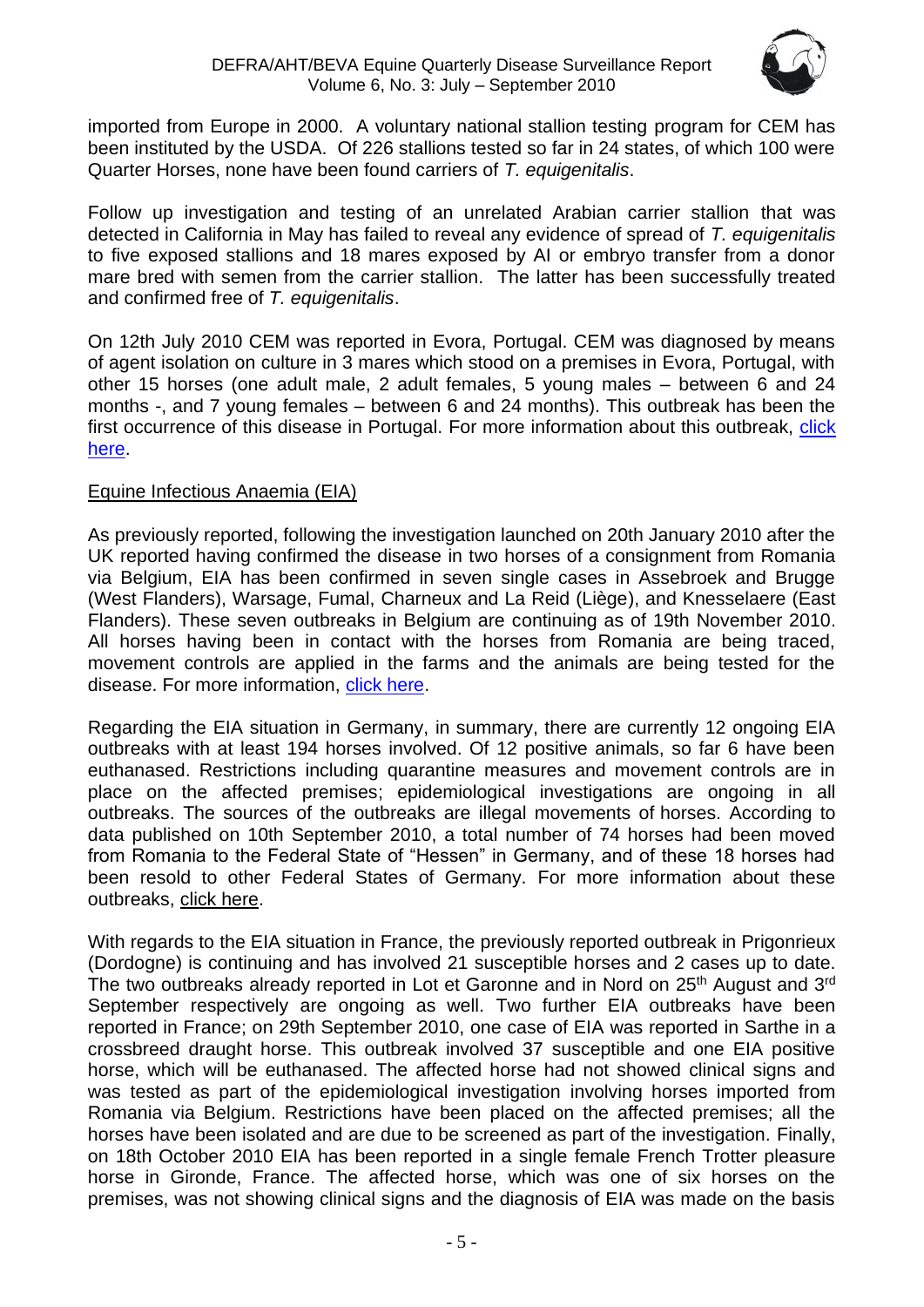

of laboratory confirmation of infection on 13th October 2010. The infected horse was euthanased and isolation and screening of the other animals on the premises is being conducted. Movement restrictions and an epidemiological investigation have been implemented. The animal was traced through the epidemiological investigations carried out following the EIA outbreak reported in Dordogne in March 2010. For more information about the EIA outbreaks in France, [click here](http://www.oie.int/wahis/public.php?page=single_report&pop=1&reportid=9665) and [here.](http://www.respe.net/alerteall)

As reported in last quarter's issue, on the 2<sup>nd</sup> July 2010 EIA was confirmed in a horse in Western Macedonia and Thrace, Greece. As of 9th November 2010, this outbreak is continuing and investigations are ongoing. For more information about this outbreak, [click](http://www.oie.int/wahis/public.php?page=single_report&pop=1&reportid=9495)  [here.](http://www.oie.int/wahis/public.php?page=single_report&pop=1&reportid=9495)

Following the approximately 6,000 outbreaks of EIA that occurred in Romania in 2009, the Swiss Federal Veterinary Office has prohibited the import of horses from Romania into Switzerland from 1st of October 2010. For more information, [click here.](http://www.bvet.admin.ch/)



The map below represents EIA outbreaks distribution in Europe since 1<sup>st</sup> January 2010.

Map prepared by IDM

**Disclaimer:** This map is reproduced with permission from Defra's International Disease Monitoring team. It was prepared using official disease reports received during the period. It is primarily for visual purposes, do not necessarily reflect the true situation in every country and should not be regarded as definitive. This map was produced using ESRI Data and Maps CD (2002).

#### Equine Piroplasmosis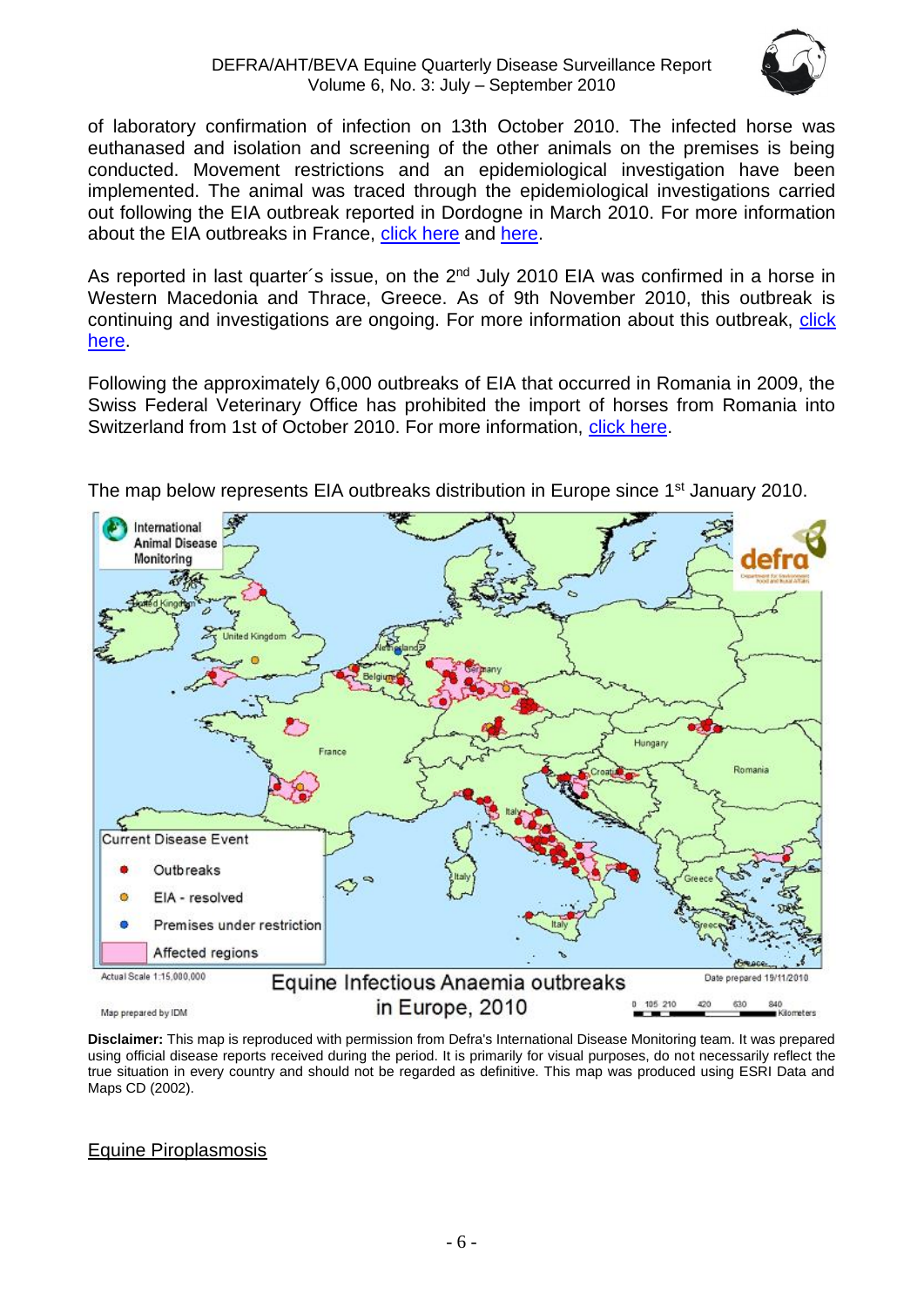

On 15th September the *Réseau d'Epidémio-Surveillance en Pathologie Equine* (RESPE) reported a case of Equine Piroplasmosis in a 10 year-old horse in Baden, Austria. The horse tested positive when it was screened during a Polo match. The in-contacts (three other horses) have tested negative. The affected horse was brought from Lombardy, Italy. An epidemiological investigation is ongoing.

Regarding the **Equine Piroplasmosis (EP)** outbreaks in the US, in the aftermath of the discovery of EP on a ranch in S. Texas in 2009, extensive tracing and testing of horses associated with this premises continues. The total number of horses confirmed seropositive principally for antibodies to *Theileria equi* currently stands at 410 out of 2,362 horses tested to date. The horses epidemiologically linked to the index premises are located in six states, Texas, Alabama, Louisiana, Indiana, N. Carolina and Tennessee. EP testing for entrance into sanctioned horse racing events is currently required in New Mexico, Texas, Oklahoma, Colorado and Louisiana. New *T. equi* seropositive horses have been identified in Texas, New Mexico, Georgia, Minnesota, Louisiana and N. Carolina, all of them Quarter Horses. Also, one TB racehorse has been found positive for *B. caballi* in Iowa. Epidemiological investigations and testing are continuing. [Click here](http://www.oie.int/wahis/public.php?page=disease_immediate_summary&disease_type=Terrestrial&disease_id=61) for more information about the EP situation in the US.

#### Eastern Equine Encephalomyelitis (EEE)

As of 2nd November 2010, the EEE overall national total in the USA is currently standing at 231 cases. Two additional cases were recorded in Florida (93), followed by Michigan (57), Mississippi (20), and Georgia (11 including 3 new cases), Indiana (10), New York (10), Alabama (8), N. Carolina (6), Massachusetts (4), Ohio (4) and 1-2 cases in each of Illinois, New Hampshire, New Jersey, S. Carolina, Texas, Virginia and Wisconsin.

#### West Nile Virus (WNV)

As of 9<sup>th</sup> September 2010 four outbreaks of WNV have been reported in Belize (click [here\)](http://www.oie.int/wahis/public.php?page=single_report&pop=1&reportid=9692). To date these outbreaks have involved 83 susceptible horses and 5 cases of which 3 have died. Interestingly, there is an outbreak of Venezuelan Equine Encephalomyelitis in one of the villages where WNV has been reported.

As previously reported, on 27th August 2010 WNV was reported for the first time in Greece [\(click here](http://www.oie.int/wahis/public.php?page=single_report&pop=1&reportid=9642) for more information). As of 4th November 2010 the number of WNV outbreaks in Greece has increased to 27. There are 559 susceptible horses and 30 cases of which 2 have died and another has been destroyed.

On 17th August 2010 16 outbreaks of WNV were reported in the Centre region of Morocco. Following these outbreaks, 8 other outbreaks were reported in the Centre and North-West regions involving a total of 175 susceptible horses and 25 cases (8 of them dead). As of 21st September the whole event (24 outbreaks) was declared resolved. For more information, [click here.](http://www.oie.int/wahis/public.php?page=single_report&pop=1&reportid=9679)

On 27th September 2010 the OIE has reported the first occurrence of West Nile Virus (WNV) in equids in Portugal. An outbreak involving a positive horse was reported in Lisboa e Vale do Tejo, near Lisbon. Restrictions were placed on the affected premises, where there was only one susceptible horse. The affected horse was been humanely destroyed on welfare grounds. Investigations are ongoing. For more information about this outbreak, [click here.](http://www.oie.int/wahis/public.php?page=single_report&pop=1&reportid=9879)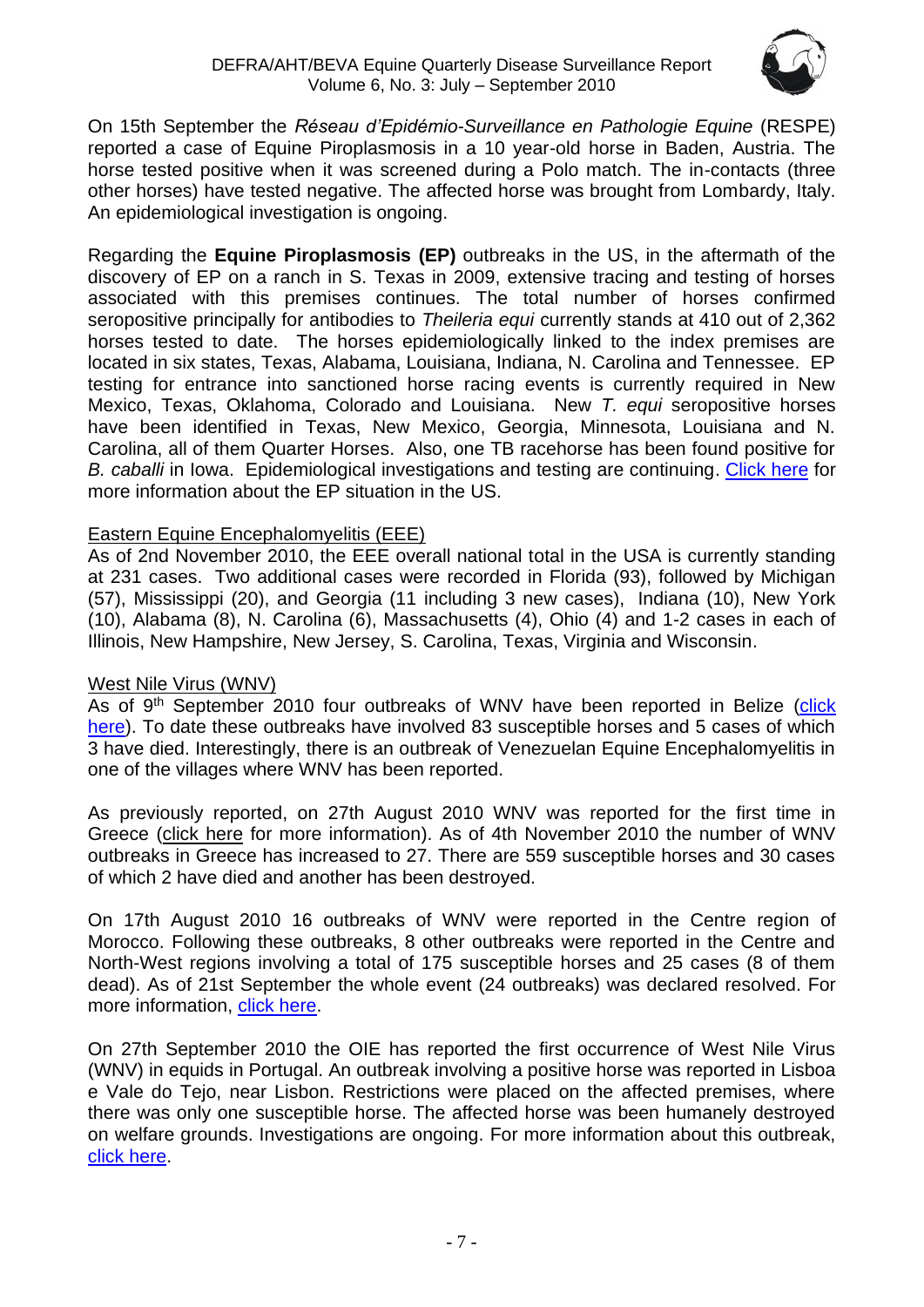

On 4th October 2010 [Pro-MED](http://www.promedmail.org/pls/apex/f?p=2400:1000) reported WNV in several regions in Russia. The affected regions are Volgograd Oblast, Rostov, Voronej, Astrakhan, Tcheliabinsk, Kalmykia and Krasnodar Krai. Up to 22nd September 2010 a total of 480 horses in these regions were diagnosed with WNV infection.

As reported in last quarter´s issue, on 10th September 2010 the first occurrence of West Nile Virus (WNV) in equids was confirmed in Spain. As of 3rd November 2010 the number of WNV outbreaks in Spain has increased to 31. There are 845 susceptible horses and 39 cases of which two have died. For more information, [click here.](http://www.oie.int/wahis/public.php?page=single_report&pop=1&reportid=9695)

As of 2nd November 2010 the number of WNV cases overall in the USA in 2010 is 133. States recording additional cases were California (40), Florida (23), Pennsylvania (7) and Missouri (5). Totals for other states included Colorado (7), Indiana (6), Kentucky (6) Texas (6), Idaho (3), Louisiana (3), N. Dakota (3) and Utah (3), and 1-2 cases in each of Arizona, Georgia, Illinois, Iowa, Maryland, Massachusetts, Michigan, Minnesota, Mississippi, Nevada, New Jersey, N. Carolina, Ohio, Tennessee, Wisconsin and Wyoming.

### **Defra business**

#### **EIA**

The two UK premises affected by EIA remain under restrictions. The 90 day blood samples required to confirm premises freedom are due to be taken on or after 07 December 2010. If these are negative, the restrictions will be lifted. All equidae remaining under restrictions have been subject to proportionate risk based official checks throughout the period under restriction and no signs of clinical disease have been reported at any time. The epidemiology reports related to the EIA outbreaks are likely to be published in early/mid December.

## **EVA**

Defra is currently working with BEVA and industry representatives to develop practical solutions to problems that arise when positive pre-breeding EVA serology test results are obtained from horses that have incomplete EVA vaccination histories.

#### **African horse sickness regulations and control strategy**

The African horse sickness (AHS) regulations that have been developed over the past two years in partnership with the AHS Working Group chaired by Paul Jepson have now been finalised. The AHS control stagey is being updated to reflect the regulations and it is expected that the regulations will come into effect in April 2011.

## **The Equine Core group**

This year Defra have established a new Equine Core Group to advise Defra on the impact and implications for the equine industry of disease control measures proposed for outbreaks of exotic notifiable diseases. This is in line with similar groups that exist for other important species groups.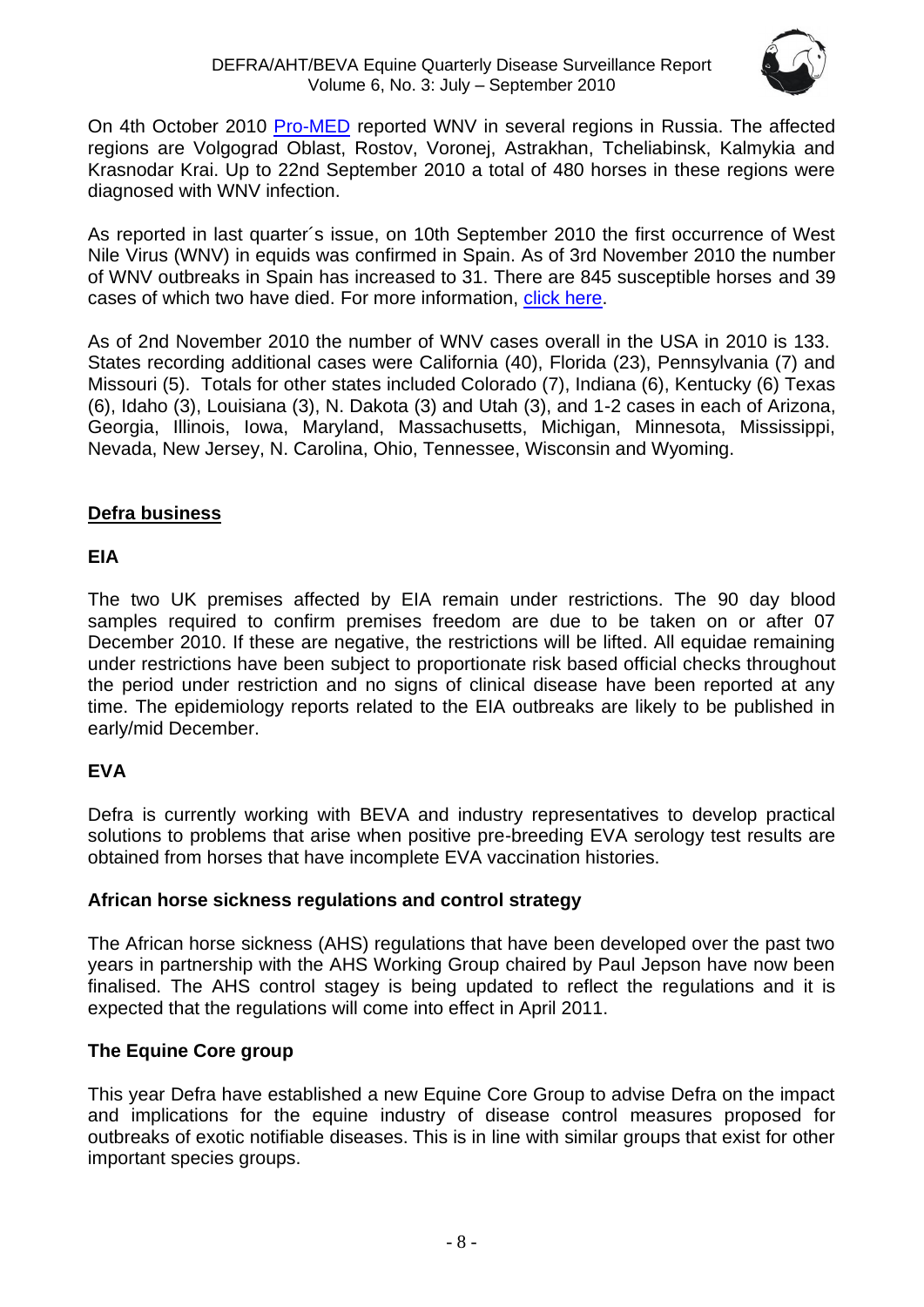

In the event of an exotic disease outbreaks that affect the equine industry, the Group will meet frequently (even daily) to discuss the immediate disease control measures to be applied. The Group has a key role in working alongside Government to act as the voice of the equine industry for critical decisions on disease control measures that are being proposed by Government during an outbreak. The Group also works with Defra to identify and apply lessons learned from previous disease incidents in developing existing policies, and provides invaluable industry knowledge and field information that may influence decision-making.

All parties have committed to close working, mutual trust and the sharing of information under Chatham House rules. The success of this working relationship is evident through the handling of the recent outbreaks of Equine Infectious Anaemia (EIA). This inclusive approach ensured that Defra reached decisions that reflected wherever possible the views of the equine sector.

Among other activities, Defra is working closely with the equine industry, primarily through the Core Group, to increase awareness exotic equine diseases, such as EIA, amongst private veterinary surgeons so that these are routinely included in their list of differential diagnoses. It is expected that this will ultimately lead to faster and more accurate reporting of suspect cases, and this is illustrated that the case of EIA in Devon was reported by a veterinary practitioner. In particular, Defra is working with the British Equine Veterinary Association (BEVA) on this.

The Core Group are also helping Defra to improve communications with the horse industry (see below).

#### **Improving communications with the equine industry**

A key issue identified by the Equine Core Group is the need for Defra to improve communications with the equine sector, especially during disease outbreaks and his has been demonstrated in recent cases of exotic disease in horses.

In response to a suggestion made by the Equine Core Group, Defra hosted a Communications Workshop in mid-November 2010 designed to improve existing channels of communication between government and the equine sector, both during and between outbreaks of exotic equine disease. The workshop included communications experts from the largest equine bodies, as well as Defra communications officials and journalists from the specialist equine press.

#### **Focus articles**

In this report we are pleased to include one focus article. Following the several cases of Atypical Myopathy in the south-west of England, Jo Ireland and Fatima Cruz from the AHT give an overview on the most relevant up to date information of this disease.

We reiterate that the views expressed in this focus article are the authors' own and should not be interpreted as official statements of Defra, BEVA or the AHT.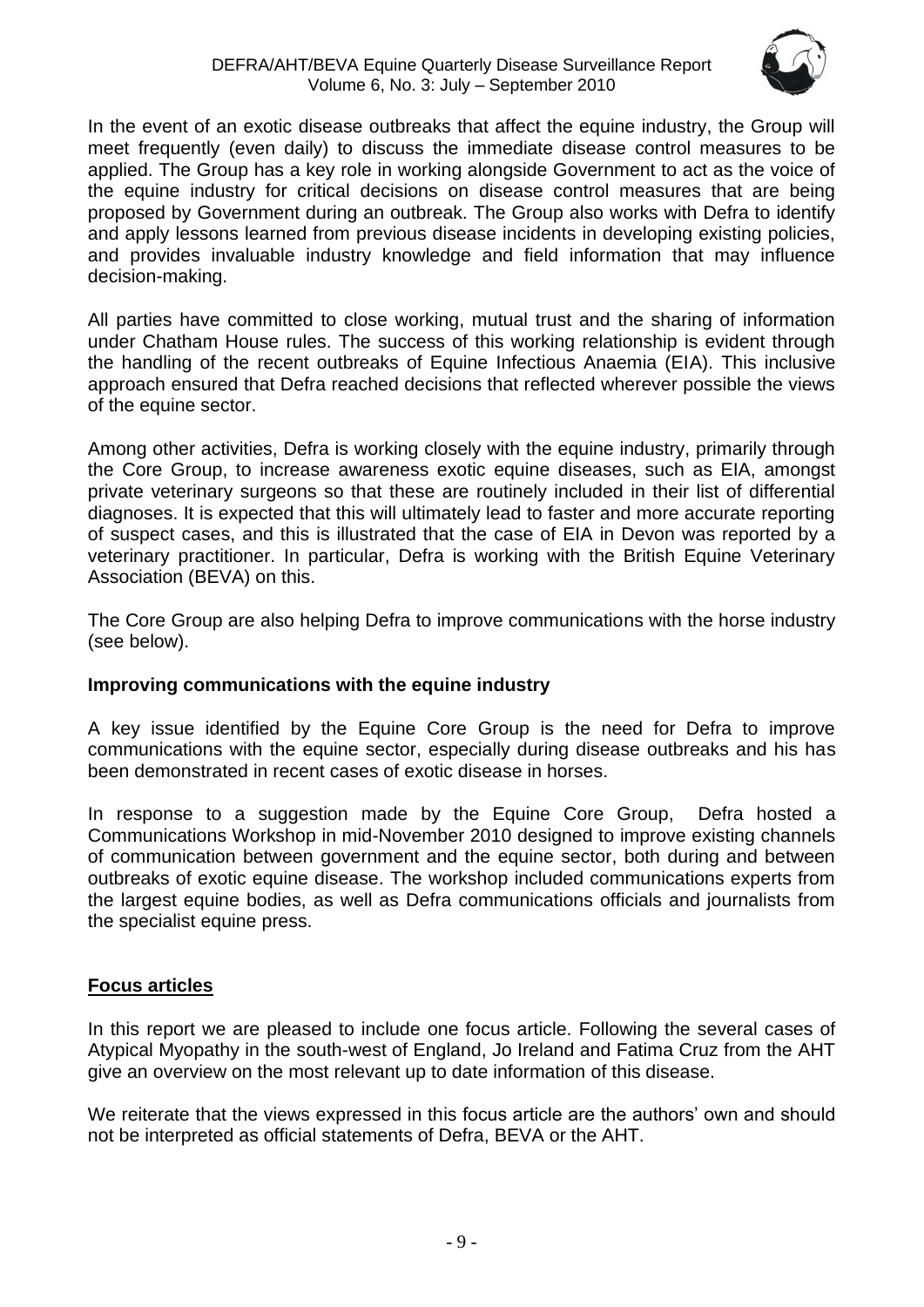

Access to all of the equine disease surveillance reports can be made on a dedicated page on the Animal Health Trust website at [http://www.aht.org.uk/equine\\_disease.html](http://www.aht.org.uk/equine_disease.html) or via the BEVA and Defra websites:

<http://www.beva.org.uk/> <http://www.defra.gov.uk/foodfarm/farmanimal/diseases/vetsurveillance/reports/listing.htm>

We would remind readers and their colleagues that a form is available on the AHT website for registration to receive reports free of charge, via e-mail, on a quarterly basis. The link for this registration form is available via

[http://www.aht.org.uk/equine\\_disease\\_registration.html.](http://www.aht.org.uk/equine_disease_registration.html)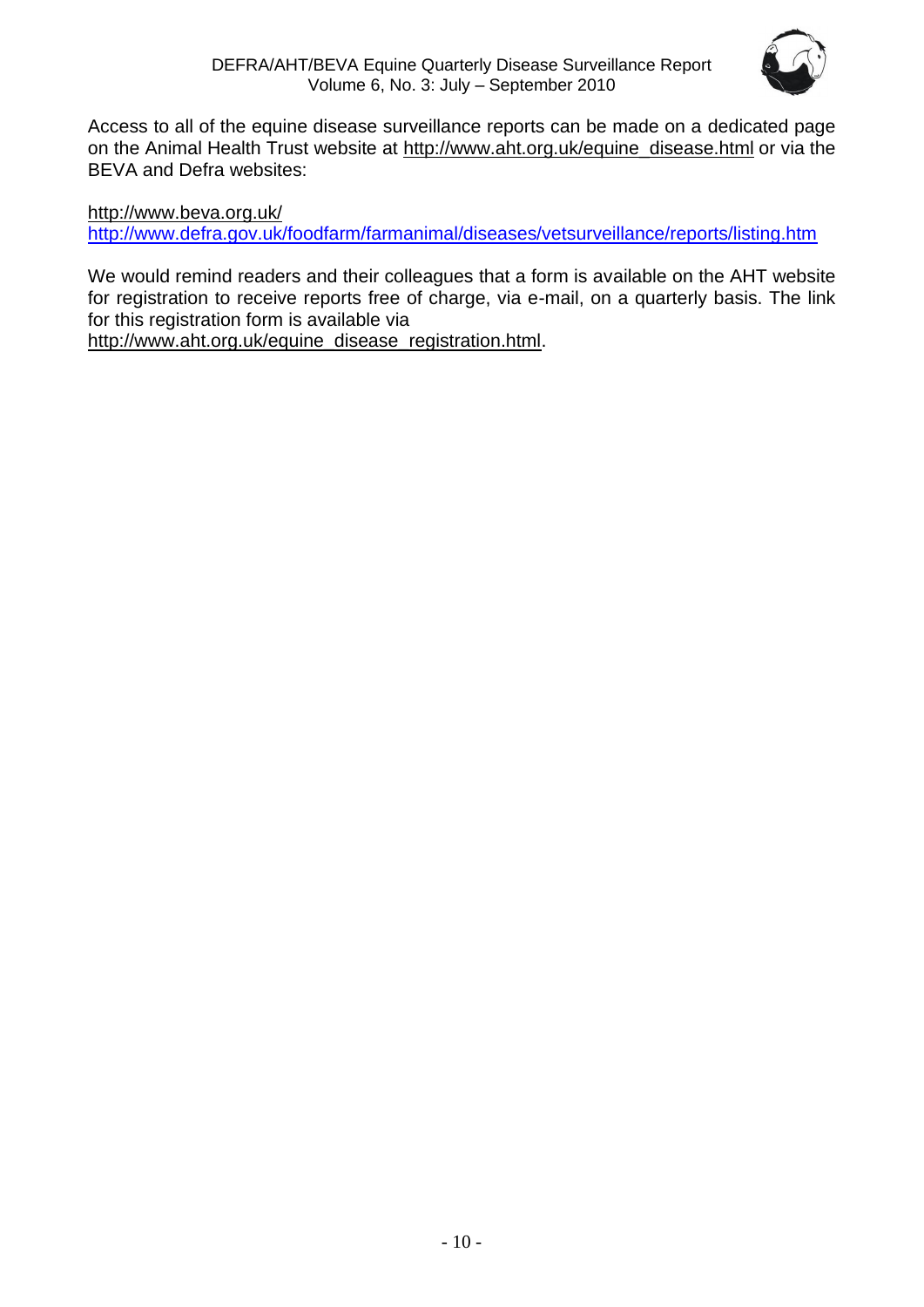

## **Virology Disease Report for the Third Quarter of 2010**

<span id="page-10-0"></span>The results of virological testing for July to September 2010 are summarised in Table 1 and include data relating to Equine Viral Arteritis (EVA), Equine Infectious Anaemia (EIA) and West Nile Virus (WNV) from the Veterinary Laboratories Agency (VLA), Weybridge. The sample population for the VLA is different from that for the other contributing laboratories, as the VLA's tests are principally in relation to international trade (EVA and EIA). VLA now provides testing for WNV as part of clinical work up of neurological cases on specific request and provided the local DVM has been informed.

|                          | <b>Number of</b><br><b>Samples Tested</b> | <b>Number Positive</b> | <b>Number of</b><br>Contributing<br>Laboratories |
|--------------------------|-------------------------------------------|------------------------|--------------------------------------------------|
| <b>Serological Tests</b> |                                           |                        |                                                  |
| <b>EVA ELISA</b>         | 571                                       | $11$ <sup>#</sup>      | 5                                                |
| <b>EVA VN</b>            | 58                                        | 1#                     | 3                                                |
| <b>VLA EVA VN</b>        | 495                                       | 11#                    |                                                  |
| EHV-1/-4 CF test         | 553                                       | $10*$                  |                                                  |
| EHV-3 VN test            | 3                                         | $\overline{0}$         |                                                  |
| ERV-A/-B CF test         | 285                                       | $4^*$                  |                                                  |
| Influenza HI test        | 435                                       | $10*$                  | 1                                                |
| EIA (Coggins)            | 41                                        | $\Omega$               | $\overline{2}$                                   |
| <b>EIA ELISA</b>         | 304                                       | 0                      | 3                                                |
| VLA EIA (Coggins)        | 1446                                      | 3                      | 1                                                |
| <b>VLA WNV (PRNT)</b>    | 1                                         | 0                      | 1                                                |
| <b>Virus Detection</b>   |                                           |                        |                                                  |
| <b>EHV-1/-4 PCR</b>      | 43                                        | $\Omega$               | $\overline{2}$                                   |
| <b>EHV-2/-5 PCR</b>      | 16                                        | 4                      | 1                                                |
| Influenza NP ELISA**     | 308                                       | 6                      | 1                                                |
| Influenza Directigen     | 143                                       | 0                      | 2                                                |
| Influenza VI in eggs     | $\mathbf 0$                               | 0                      |                                                  |
| EHV VI                   | 135                                       | 6                      |                                                  |
| <b>EVA VI/PCR</b>        | $\Omega$                                  | $\Omega$               |                                                  |
| <b>VLA EVA VI/PCR</b>    | 21                                        | 2                      |                                                  |
| Rotavirus                | 50                                        | 9                      | 8                                                |

#### **Table 1: Diagnostic virology sample throughput and positive results for the third quarter 2010**

ELISA = enzyme-linked immunosorbent assay, VN = virus neutralisation, VLA = Veterinary Laboratories Agency, CF = complement fixation,

 $H =$  haemagglutination inhibition, Coggins = agar gel immuno diffusion test, PCR = polymerase chain reaction, NP = nucleoprotein,

VI = virus isolation, EVA = equine viral arteritis, EHV = equine herpes virus, ERV = equine rhinitis virus, EIA = equine infectious anaemia

# = Seropositives include vaccinated stallions, \* = Diagnosed positive on basis of seroconversion between paired sera

\*\* = The relatively high number of NP ELISA tests performed is largely due to requirements for international equine movement. All horses travelling to Australia must now have 2 NP ELISA tests performed prior to travel. The figures above include tests performed for international trade purposes.

Of the 11 EVA VN positives detected by the VLA, 6 were export samples, 3 were serum samples from stallions for artificial insemination (AI) certification, and 2 samples were submitted for diagnosis from overseas. Of the 21 semen samples received for EVA testing two tested positive on virus isolation and RT-PCR; one of them relates to the EVA outbreak in Staffordshire whereas the second one was a positive stallion being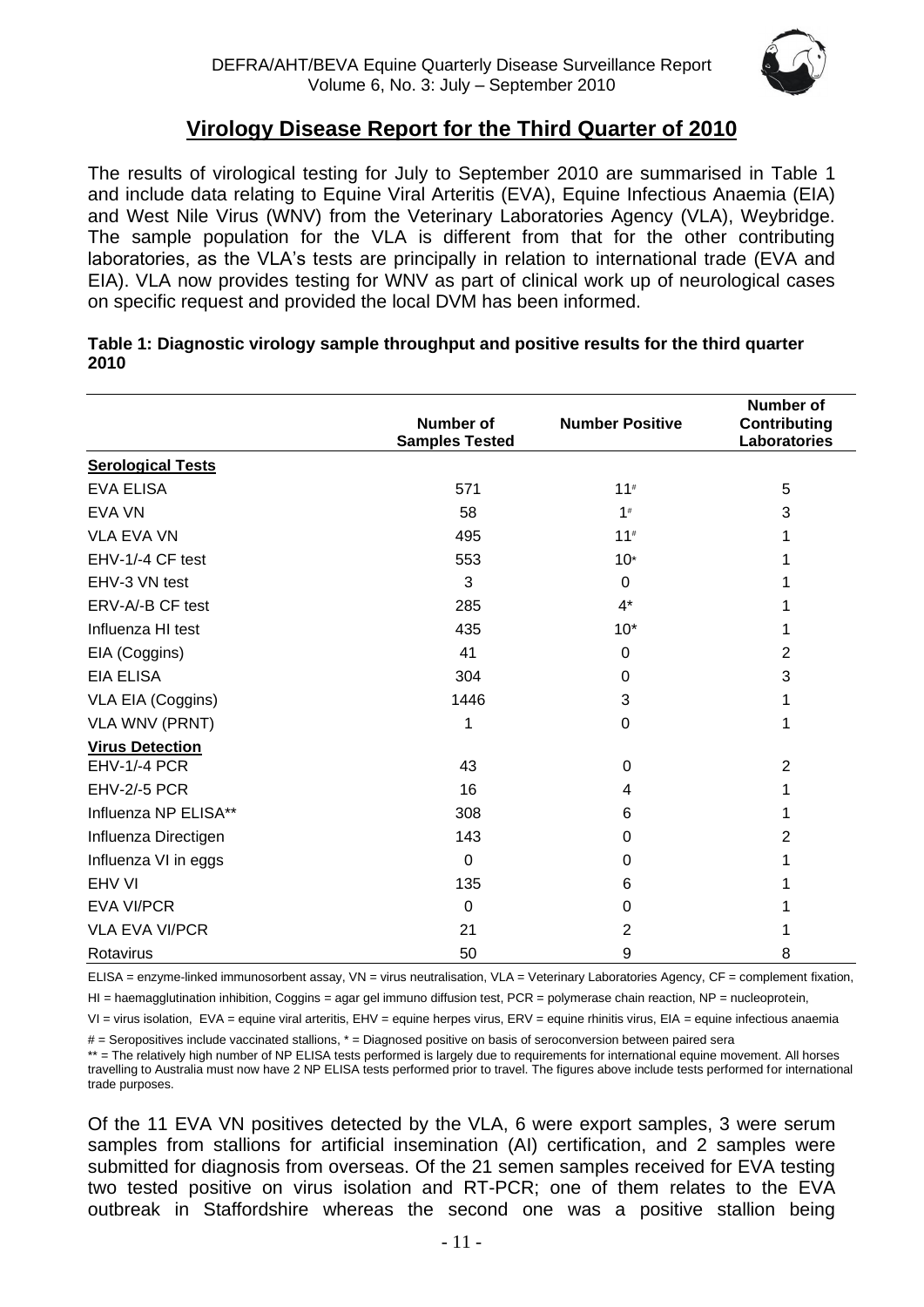

investigated in South America that may have been responsible for the recent EVA outbreak this year in Argentina.

The 1446 agar gel immuno diffusion tests for EIA (AGID; Coggins) were conducted for international trade purposes. Three samples were positive (two of the positives were related to the two EIA outbreaks in Devon and Northumberland, respectively).

#### <span id="page-11-0"></span>**Virological Diagnoses for the Third Quarter of 2010**

#### **EHV-1 paralytic and respiratory disease**

Following import from Southern Ireland on the 8th July, two donkeys in a group of seven started showing nasal discharge. Six days later, on 14th July, both donkeys presented hindlimb ataxia and in one case bladder paralysis, which resolved a week later. Serology by Complement Fixation (CF) test in these seven donkeys revealed high titres to EHV-1 and/or EHV-4; however all of them presented a high anticomplementary activity making the interpretation of the results difficult. EHV-1 could not be isolated from any of the affected donkeys at that time; however, the outbreak spread throughout the premises and several other donkeys presented respiratory signs. EHV-1 was isolated from a nasopharyngeal swab and also nasal discharge in a donkey with respiratory signs as of 8th September. Serological screening of the affected donkeys and the in-contacts revealed seroconversions to EHV-1 and/or EHV-4 in two cases (including the donkey which was positive by virus isolation) and high titres to EHV-1 and/or EHV-4 consistent with recent infection and a high anticomplementary activity in most of the in-contacts.

#### **Equine Influenza**

Six outbreaks of equine influenza (EI) were reported in this quarter.

#### Outbreak descriptions

As previously reported, on 15th July 2010 EI was diagnosed in a non-vaccinated pony in Nottinghamshire, UK. Diagnosis was confirmed by the Animal Health Trust on the basis of positive nucleoprotein (NP) ELISA on a nasopharyngeal swab. The affected pony showed typical clinical signs (harsh, dry cough and nasal discharge) and it was the only affected animal among a small group of horses. The rest of the horses were vaccinated for EI. The affected pony was a recent arrival on the yard from the north east of England having been imported from Ireland shortly before that.

On 12th August EI was confirmed in 2 non-vaccinated ponies in Nottinghamshire. Both ponies had recently arrived from sales and were showing clinical signs of pyrexia and cough. Diagnosis in both cases was confirmed by the Animal Health Trust on the basis of seroconversions to EIV H3N8 Miami '63 and EIV H3N8 Newmarket 2 '93 on paired serum samples by the haemagglutination inhibition (HI) test.

On 16th August EI was diagnosed in a non-vaccinated jenny in a yard in Worcestershire. Diagnosis was confirmed by the Animal Health Trust on the basis of positive NP ELISA on a nasopharyngeal swab. There were 7 animals in the premises (2 non-vaccinated donkeys, 2 vaccinated horses and 3 ponies – one of them vaccinated and two of them non-vaccinated). Only the 2 vaccinated horses remained non-affected; clinical signs in the affected animals included pyrexia, nasal discharge and cough. The source of infection was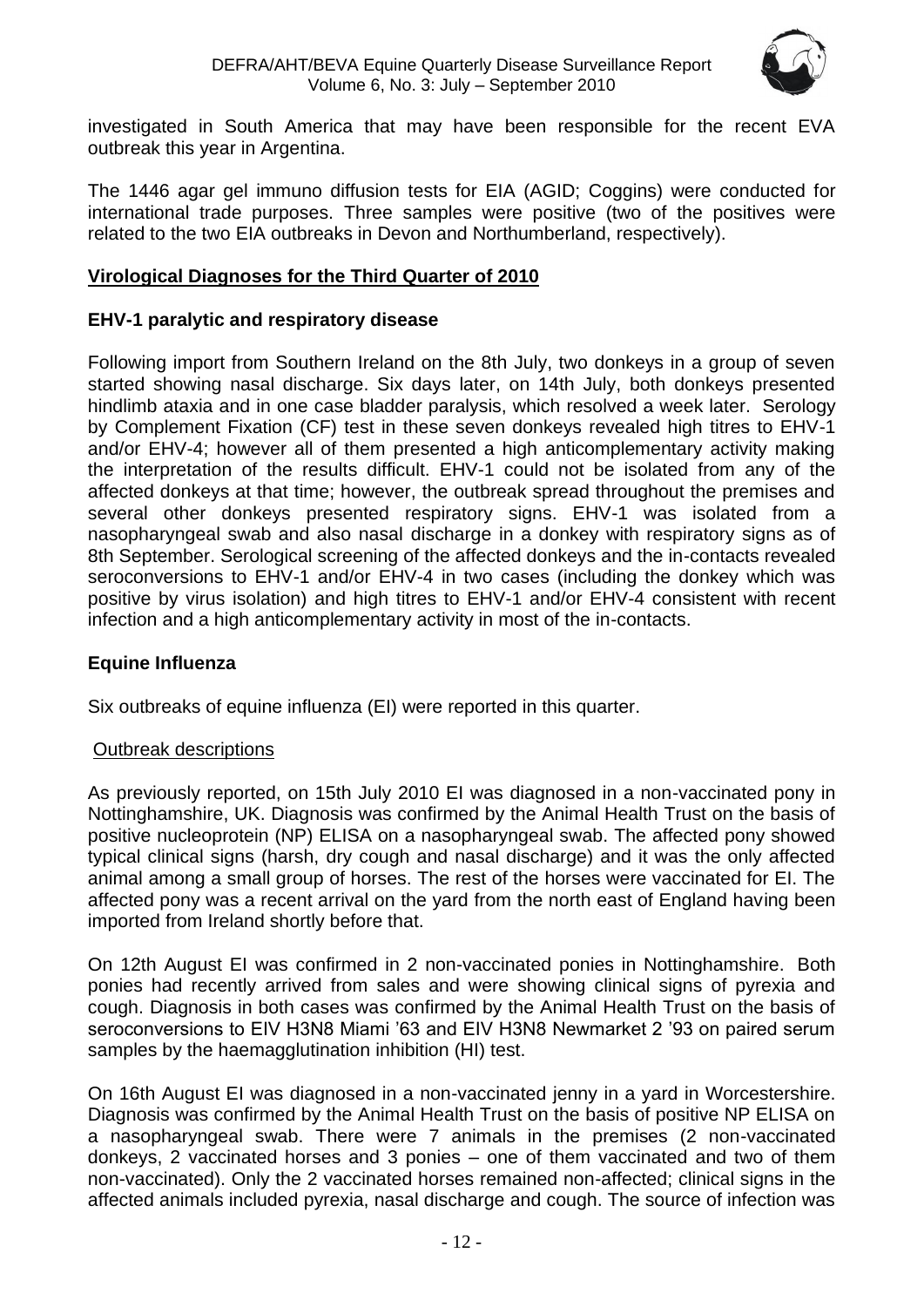

believed to have been the 2 non-vaccinated ponies that arrived to the yard shortly before the onset of the outbreak; these ponies came from a dealer's yard and were showing signs when they first arrived on the premises but the NP ELISA was negative when tested along with the other cases.

On 24th August EI was diagnosed in a non-vaccinated 6 year-old horse in a livery yardriding school in South Lanarkshire. Diagnosis was confirmed by the Animal Health Trust on the basis of positive NP ELISA on a nasopharyngeal swab. The affected horse arrived to the yard shortly before the onset of the outbreak and started showing clinical signs of pyrexia, cough and nasal discharge as of 22nd August. There were 30 other horses in the yard and none of them were affected. All the horses in the yard had an up to date vaccination history for EI. The affected horse had been in isolation with another horse since its arrival from a dealer's yard in South Lanarkshire; the horse was reported to be probably imported from Ireland.

On 1st September 2010 EI was diagnosed in a 5 year-old gelding in Hampshire. Diagnosis was confirmed by the Animal Health Trust on the basis of positive NP ELISA on a nasopharyngeal swab. There were 20 other horses in the premises, all of them with up to date EI vaccinations. The affected horse was a new arrival on the yard from a dealer´s yard having recently been imported from France and had started EI primary vaccination as of 20th August. As of 6th September a direct in-contact (a vaccinated pony) tested positive by NP ELISA on a nasopharyngeal swab; however, several other horses in the yard (indirect in-contacts) tested negative.

On 3rd September 2010 EI was confirmed in a stallion in Cumbria in a small private yard with 4 other horses. The affected stallion, which had last been vaccinated in March 2009, did not have an up to date EI vaccination history was diagnosed by NP ELISA on a nasopharyngeal swab. Unfortunately, no isolate could be obtained from this outbreak.

#### *Equine influenza virus characterisation*

Genetic characterisation of the isolates obtained from the outbreaks in Nottinghamshire, Worcestershire, South Lanarkshire and Hampshire showed that all isolates belonged to Florida sublineage clade 2 of the American lineage of H3N8 equine influenza virus.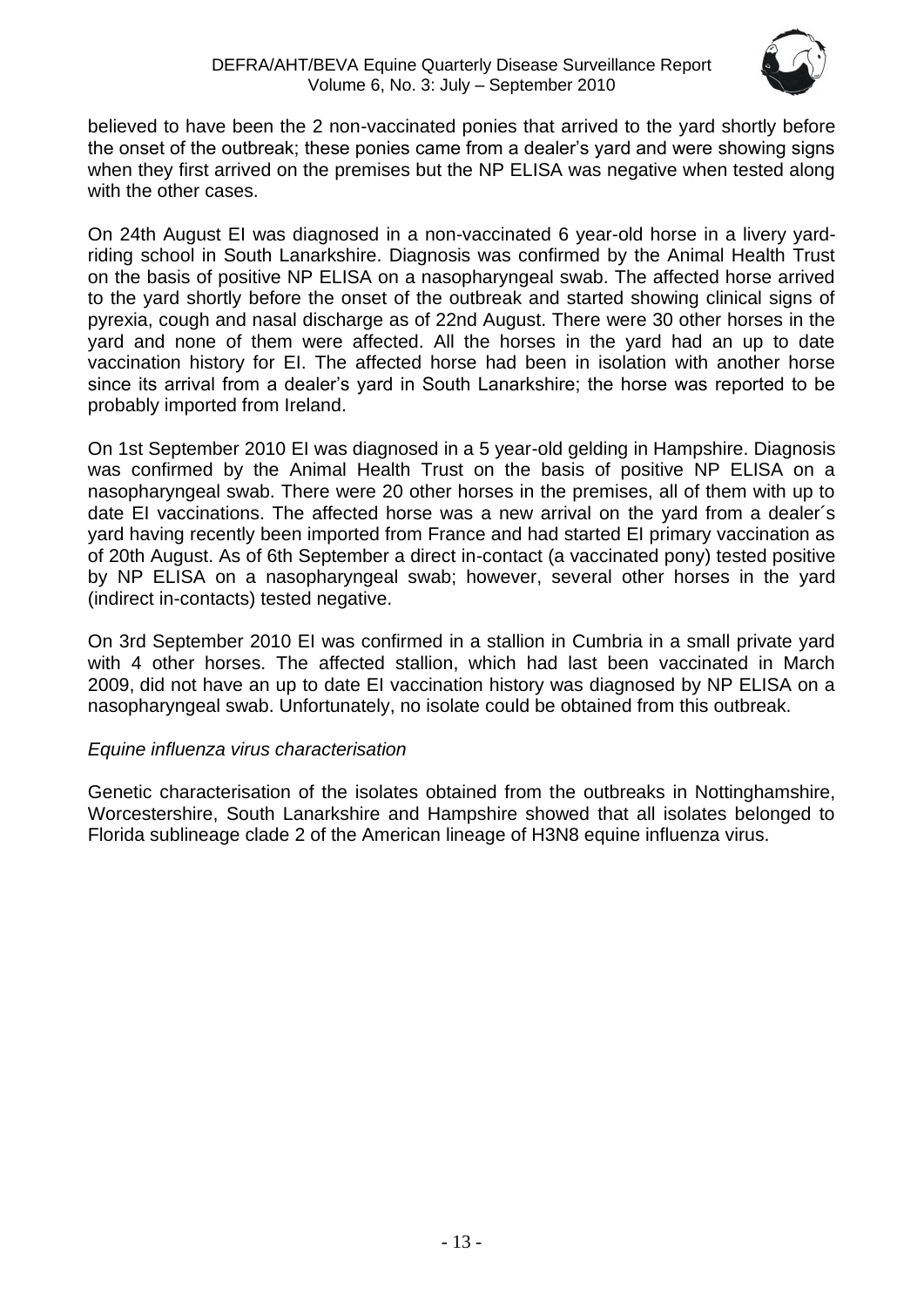

## **Bacteriology Disease Report for the Third Quarter 2010**

<span id="page-13-0"></span>A summary of the diagnostic bacteriology testing undertaken by different contributing laboratories is presented in Table 2. For contagious equine metritis (CEM) all 28 HBLB approved laboratories in the UK contributed data.

#### VLA CEMO Data for the period July to September 2010

We are again pleased to include data relating to CEM testing from the Veterinary Laboratories Agency (VLA), in this quarterly report. The sample population for the VLA is different from that for the other contributing laboratories as the VLA tests are principally in relation to international trade and/or outbreak investigations.

#### **Strangles**

Strangles remains endemic in the UK, especially among parts of the non-Thoroughbred horse population. Diagnoses are confirmed in the UK based on traditional culture of *S. equi* and qPCR on respiratory samples and/or seroconversion using a serological ELISA.

#### **Table 2: Diagnostic bacteriology sample throughput and positive results for the third quarter 2010**

|                                              | <b>Number of</b>                | <b>Number</b>   | <b>Number of</b>                           |
|----------------------------------------------|---------------------------------|-----------------|--------------------------------------------|
|                                              | <b>Samples</b><br><b>Tested</b> | <b>Positive</b> | <b>Contributing</b><br><b>Laboratories</b> |
| <b>CEMO (HBLB)</b>                           | 864                             | 0               | 28                                         |
| <b>CEMO (VLA)</b>                            | 707                             | 0               |                                            |
| Klebsiella pneumoniae#                       | 838 <sup>1</sup>                | 5               | 28                                         |
| Pseudomonas aeruginosa                       | $835^{1}$                       | 8               | 28                                         |
| Strangles*culture                            | 1689                            | 123             | 20                                         |
| <b>Strangles PCR</b>                         | 805                             | 65              | 2                                          |
| <b>Strangles ELISA</b>                       | 1293                            | 210             |                                            |
| <b>Salmonellosis</b>                         | 445                             | 4               | 16                                         |
| <b>MRSA</b>                                  | 359                             | 5               | 12                                         |
| <b>Clostridium perfringens</b>               | 111                             |                 | 8                                          |
| <b>Clostridium difficile (toxin by ELISA</b> |                                 |                 |                                            |
| or immunochromatography)                     | 89                              | 5               | 8                                          |
| <b>Borrelia (by ELISA)</b>                   | 28                              | $\overline{2}$  |                                            |
| <b>Rhodococcus equi</b>                      | 759                             | 3               |                                            |
| Lawsonia intracellularis**                   | 24                              | 6               |                                            |

CEMO = contagious equine metritis organism (Taylorella equigenitalis); HBLB = HBLB accredited laboratories; #=capsule type 1,2,5; VLA = VLA reference laboratory**; \****Streptococcus equi* subsp*. equi*; MRSA = methicillin resistant *Staphylococcus aureus.* \*\* *Lawsonia intracellularis* identified using PCR applied to faeces; <sup>1</sup> reproductive tract samples only

#### VLA *Salmonella* results

From the 3 strains typed by the VLA the serotypes reported were *S*. Typhimurium, *S.* Ohio and a strain that was included in serogroup B but could not be typed. Each of the 3 positive samples represents one incident.

The following definition of an incident applies: "An incident comprises the first isolation and all subsequent isolations of the same serovar or serovar and phage/definitive type combination of a particular *Salmonella* from an animal, group of animals or their environment on a single premises, within a defined time period (usually 30 days)."

For more information from Defra about *Salmonella* in the UK, please [click here.](http://www.defra.gov.uk/vla/reports/rep_salm_rep07.htm)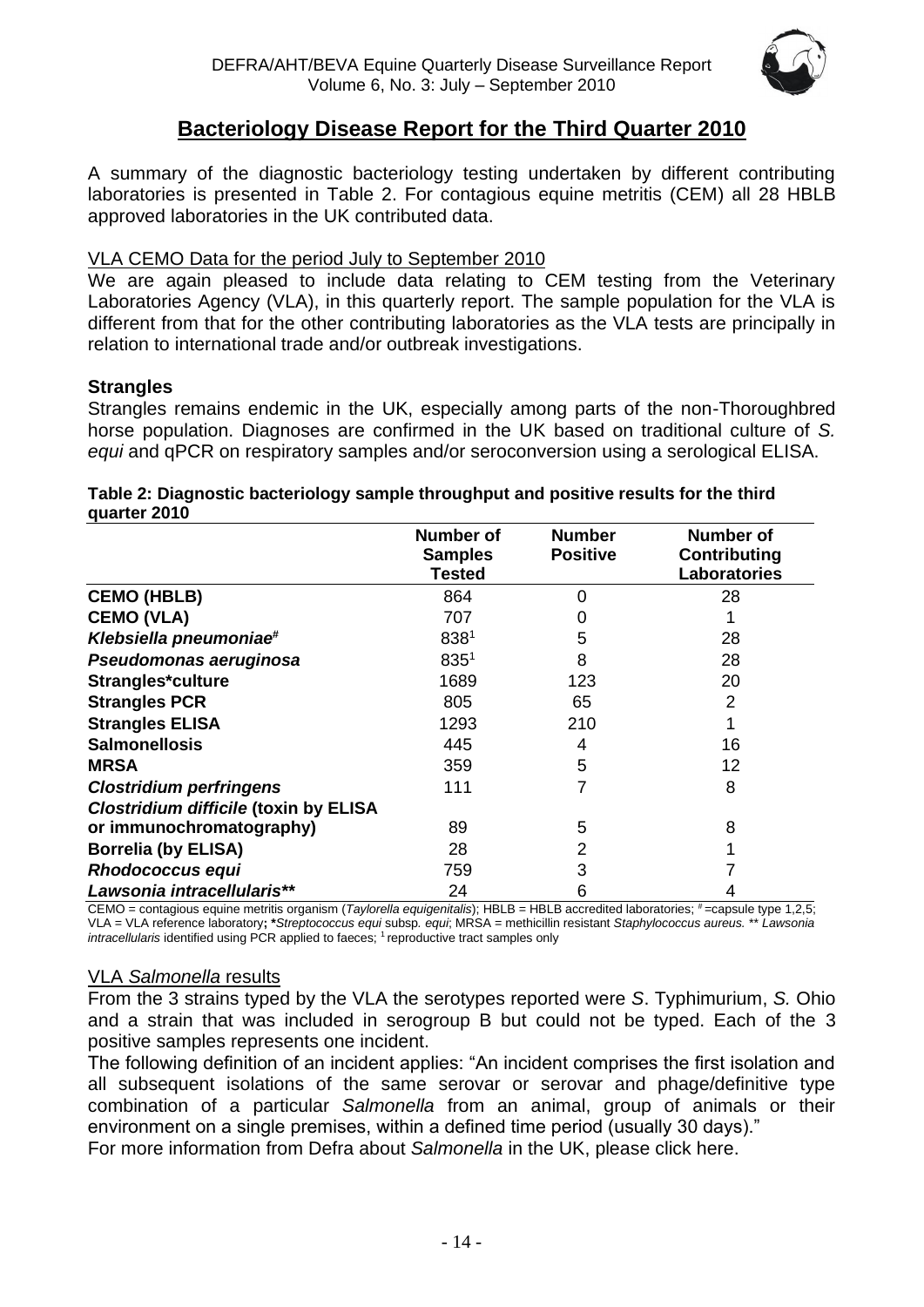

## <span id="page-14-0"></span>**Focus Article: Update on Atypical Myopathy**

**Jo Ireland, BVMS, Cert AVP(EM), MRCVS, Animal Health Trust; in collaboration with Fatima Cruz, DVM, MRCVS, MPhil, Animal Health Trust**.

#### **Introduction**

Equine Atypical Myopathy (EAM) is an acute, severe rhabdomyolysis occurring in grazing horses. A frequently fatal myopathy or myoglobinuria of grazing horses has been reported sporadically in various parts of the world throughout the 20th century and was first recognized as a specific disease syndrome, atypical myopathy, following an outbreak in horses in Scotland. Over the previous decade, several outbreaks of the condition have been reported in Europe, and most recently an outbreak this autumn affecting several cases has been reported in the south-west part of England.

#### **Epidemiology**

In contrast to exertional rhabdomyolysis, EAM occurs independently of exercise; however some cases have been reported to have exercised immediately prior to the occurrence of clinical signs. EAM is a disease of horses kept mostly at pasture, either affecting individual animals or several horses within a group, and outbreaks can occur repeatedly on a property. Cases occur predominantly in spring and autumn and the higher incidence of cases during these seasons may be associated with particular unfavorable climatic conditions, which appear to play a role in the pathogenesis of EAM. Although it is difficult to identify specific meteorological conditions, cold, damp weather has frequently been associated with outbreaks.

While affected pastures have been variable, overgrazed pastures or poor quality grazing, particularly with poor natural drainage, appear to increase the risk of disease. Many affected fields contain and/or are bordered by trees or shrubs and the presence of fallen leaves or branches has been identified as a risk factor. Additionally, manure spreading on pastures has been shown to significantly increase risk of EAM.

The condition predominantly affects young animals; however, it has also been reported in adult horses. No sex or breed predisposition has been described, although to date, no cases of disease have been reported in donkeys. Normal or underweight body condition is associated with an increased risk of disease, with the majority of affected horses reported to be in good condition, and overweight animals appear at reduced risk. Preventive health care measures such as regular vaccination and anthelmintic administration appear to be protective.

Plant, bacterial and fungal toxins have all been considered as possible causal agents but the aetiology remains unclear. Other possible causes including drugs, environmental toxins, viruses and thyroid dysfunction have not been associated with EAM. Recent research has demonstrated the presence of *Clostridium sordellii*-specific lethal toxin (TcsL) in the skeletal muscle of affected horses, suggests that this toxin may play a role as trigger or even as the lethal factor in this disease. Possibly additional factors such as antioxidant deficient or toxic states may be involved; however the role of nutritional deficiencies, such as selenium or vitamin E deficiency, in the pathogenesis of this disease remains to be investigated.

#### **Clinical Signs**

The onset of EAM is acute, with the major clinical signs relating to acute postural and respiratory muscle rhabdomyolysis, although early presentations may be confused with colic or laminitis. Horses may be found dead or more frequently showing various clinical signs including reluctance to move, muscular weakness, stiffness, apparent sedation or depression, sweating, fine muscle tremors, myoglobinuria, congested mucous membranes, tachycardia, and tachypnoea with expiratory dyspnoea. Progression to lateral recumbency is often rapid, and is a poor prognostic indicator. Once signs of the syndrome are present, the prognosis is very poor whatever the treatment and case mortality has been reported from 75% to almost 90%.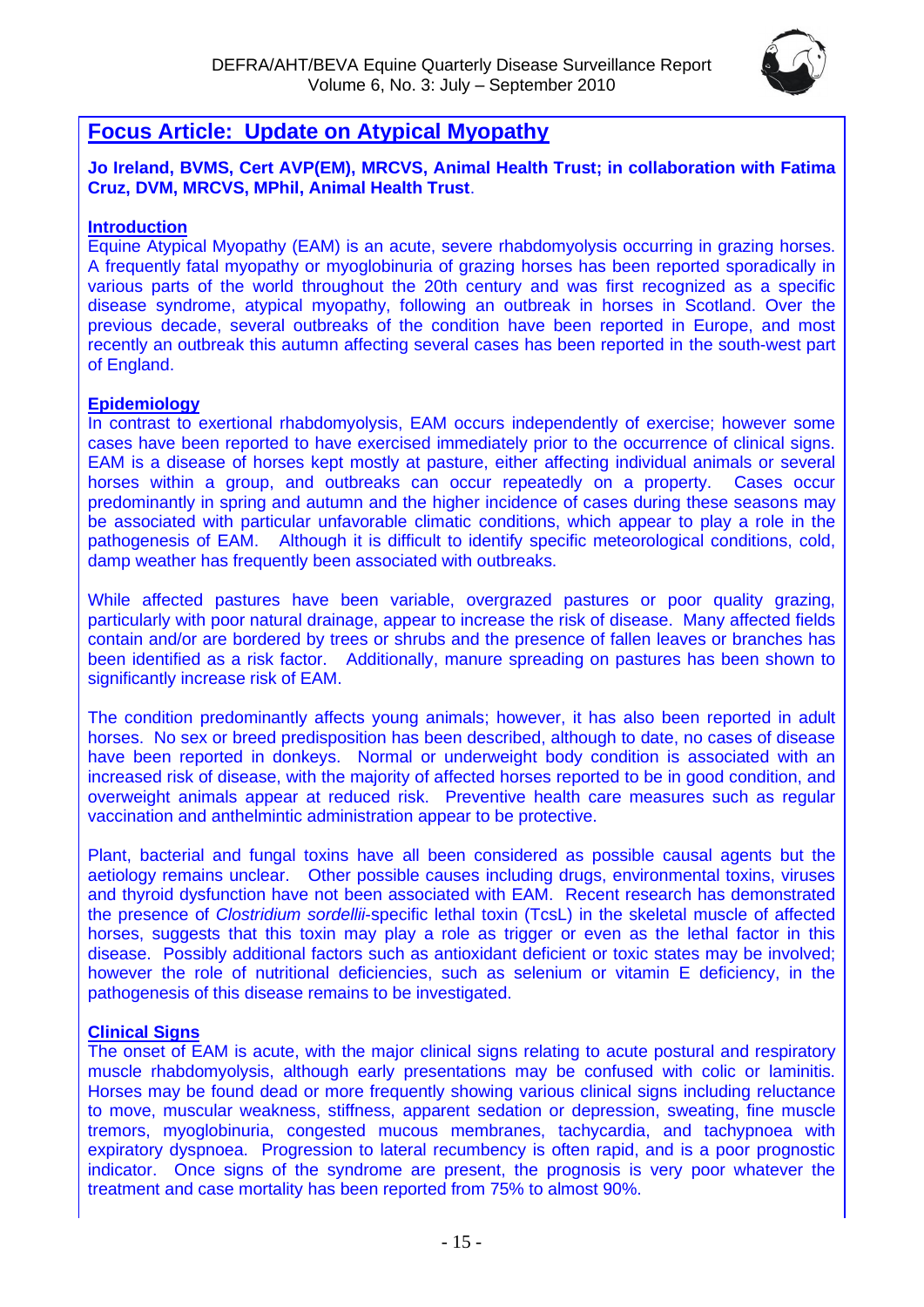

#### **Diagnosis**

A presumptive diagnosis of EAM is based on history, clinical signs, and laboratory findings. Marked elevations of serum muscle enzymes activities (creatine kinase [CK], aspartate aminotransferase [AST] and lactate dehydrogenase [LDH]) confirm the presence of severe acute muscle damage. Confirmation of myoglobinuria is also useful in clinical diagnosis, but may be complicated by the increase in urine opacity which can interfere with several methods of urine analysis and many dipstick tests are not able to differentiate myoglobin from haemoglobin.

Confirmation of diagnosis is based on specific histological findings in the affected muscles (postural and respiratory muscles, and occasionally, cardiac muscle). As prolonged recumbency may induce histological muscle degeneration indistinguishable from the lesions of EAM, post mortem muscle samples should be obtained from sites that have not been compressed during recumbency.

#### **Surveillance**

In 2000, the University of Liege established a surveillance network: the atypical myopathy alert group (AMAG) (**[http://www.myopathieatypique.be](http://www.myopathieatypique.be/)**). This group was created with the aim to disseminate information about this disease, gather information about cases all over Europe and disseminate outbreak alerts. Thanks to this surveillance network 600 cases have been recorded since autumn 2006 in several countries in Europe. Veterinary practitioners are encouraged to report cases to Dominique Votion (**[dominique.votion@ulg.ac.be](mailto:dominique.votion@ulg.ac.be)**) by filling in and sending both a **[clinical](http://www.aht.org.uk/pdf/defraclin1.pdf)** and an **[epidemiology](http://www.aht.org.uk/pdf/defraepi1.pdf)** questionnaire.

According to the AMAG, as of 26th November 2010, 39 clinical cases compatible with the diagnosis of atypical myopathy have been reported. These cases were recorded in Belgium (7 cases), France (22 cases), Germany (1 case), United Kingdom (3 cases in the south-west of England), The Netherlands (3 cases), Switzerland (1 case), Spain (1 case) and Czech Republic (1 case). In autumn 2009 the AMAG reported the largest clinical series ever encountered in Europe, with 371 cases identified and a survival percentage of 22%. Back then, 35 cases were reported from United Kingdom.

#### **Prevention**

Veterinary surgeons should be aware that new cases or outbreaks can be expected to occur in the spring, following autumnal outbreaks and should institute preventive measures to minimize the risk of disease. Young horses should not be grazed on high risk pastures during autumn and spring, particularly on previously affected premises. Ensuring appropriate preventive health care, management and pasture management practices is also advisable.

<span id="page-15-0"></span>Where EAM is suspected, all co-grazing animals should be removed from the pasture and their serum muscle enzymes should be assessed. This may facilitate detection of subclinical cases, which should be monitored for several days and receive medical care where required.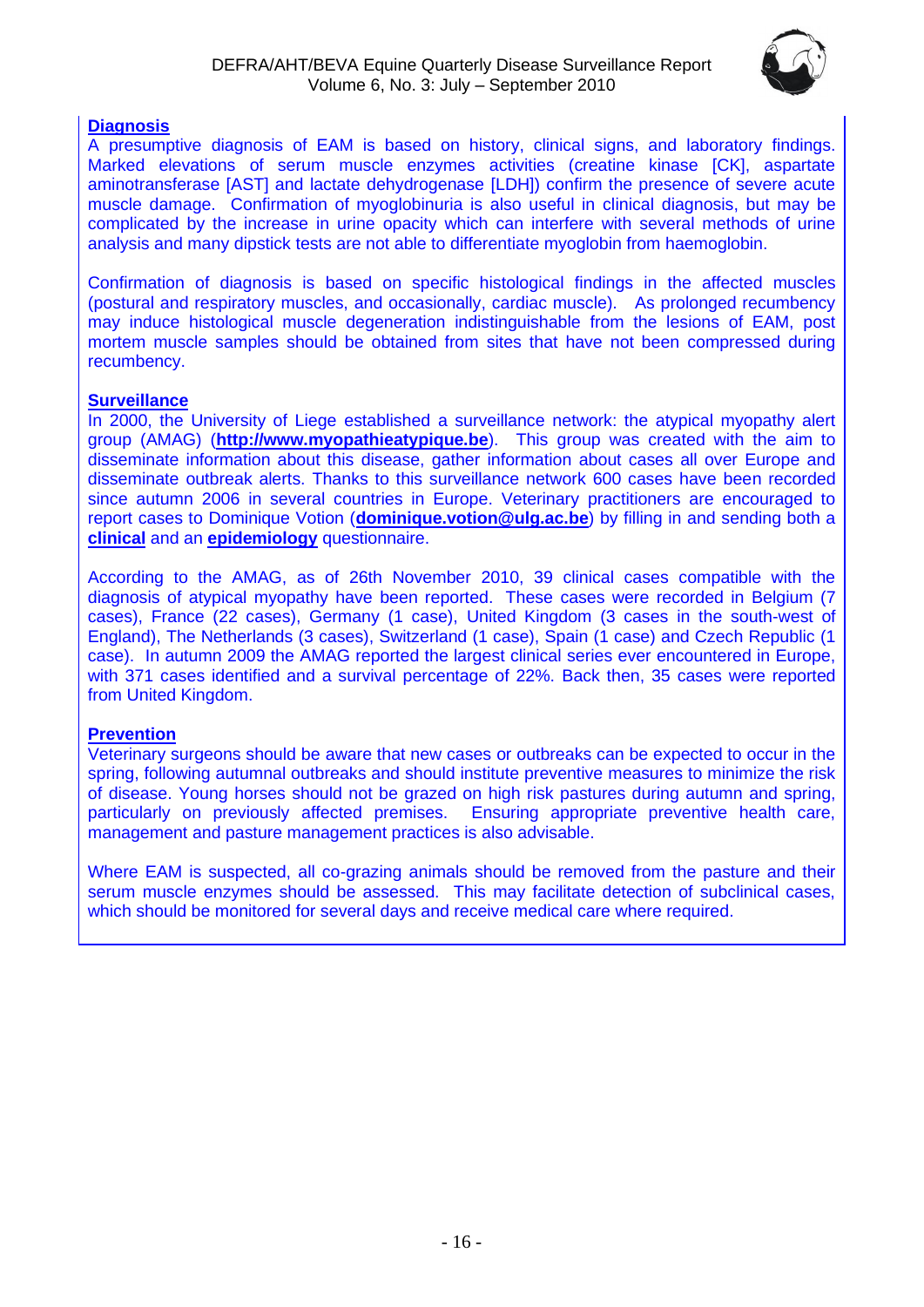

## **Toxic and Parasitic Disease Report for the Third Quarter 2010**

A summary of diagnostic toxicosis and parasitology testing undertaken by contributing laboratories is presented in Tables 3 and 4 respectively. Results for toxicosis are based on histopathologically confirmed evidence of disease only (where applicable).

#### **Table 3: Diagnostic toxicosis sample throughput and positive results for the third quarter 2010**

|                       | <b>Number of</b><br><b>Samples</b><br><b>Tested</b> | <b>Number</b><br><b>Positive</b> | <b>Number of</b><br>Contributing<br>Laboratories |
|-----------------------|-----------------------------------------------------|----------------------------------|--------------------------------------------------|
| <b>Grass Sickness</b> | 21                                                  | 15                               |                                                  |
| Hepatic toxicoses     | 24                                                  |                                  | 3                                                |
| Atypical myopathy     |                                                     |                                  |                                                  |
| <b>Tetanus</b>        |                                                     |                                  |                                                  |

#### **Table 4: Diagnostic parasitology sample throughput and positive results for the third quarter 2010**

|                                 | <b>Number of</b><br><b>Samples</b><br><b>Tested</b> | <b>Number</b><br><b>Positive</b> | <b>Number of Contributing</b><br>Laboratories |
|---------------------------------|-----------------------------------------------------|----------------------------------|-----------------------------------------------|
| <b>Endoparasites</b>            |                                                     |                                  |                                               |
| Ascarids                        | 2215                                                | 57                               | 16                                            |
| Cyathostomes                    | 1382                                                | 426                              | 13                                            |
| Dictyocaulus                    | 1013                                                | 6                                | 10                                            |
| Strongyles                      | 3128                                                | 550                              | 22                                            |
| Tapeworms (ELISA based testing) | 15                                                  | 12                               | 4                                             |
| Tapeworms (Faecal exam)         | 2152                                                | 27                               | 11                                            |
| Trichostrongylus                | 17                                                  | 6                                | 1                                             |
| Strongyloides                   | 1103                                                | 57                               | 13                                            |
| Oxyuris equi                    | 196                                                 | 9                                | 6                                             |
| Fasciola                        | 127                                                 | 15                               | 6                                             |
| Coccidia                        | 223                                                 | 5                                | 5                                             |
| Cryptosporidia                  | 5                                                   | 0                                | 1                                             |
| VLA Theileria equi (CFT)*       | 339                                                 | 4                                |                                               |
| VLA Theileria equi (IFAT)**     | 801                                                 | 35                               |                                               |
| VLA Theileria equi (cELISA)***  | 279                                                 | 27                               |                                               |
| VLA Babesia caballi (CFT)*      | 339                                                 | 1                                |                                               |
| VLA Babesia caballi (IFAT)**    | 797                                                 | 22                               | 1                                             |
| VLA Babesia caballi (cELISA)*** | 279                                                 | 3                                | 1                                             |
| <b>Ectoparasites</b>            |                                                     |                                  |                                               |
| <b>Mites</b>                    | 23                                                  | $\mathbf 0$                      | 1                                             |
| Lice                            | 346                                                 | 6                                | 15                                            |
| Ringworm                        | 608                                                 | 165                              | 21                                            |
| Dermatophilus                   | 301                                                 | 22                               | 11                                            |
| Candida                         | 48                                                  | 1                                | $\overline{2}$                                |

\*Complement Fixation Test; CFT suspect/positive samples are tested in IFAT test

\*\*Indirect Fluorescent Antibody Test; \*\*\*competitive Enzyme-linked immunosorbent assay; positive cELISA results are not undergoing confirmatory testing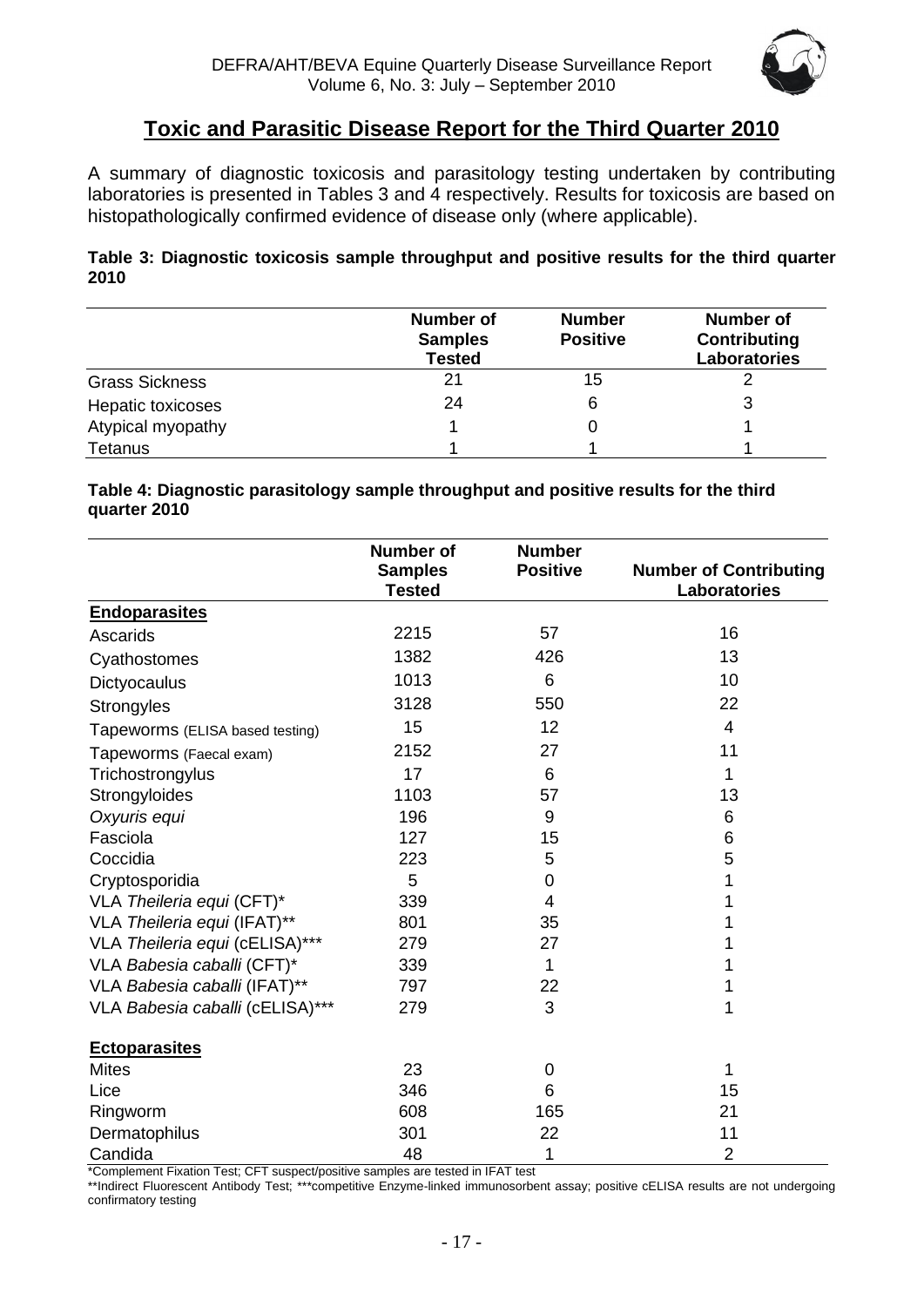

#### **Grass sickness surveillance data [\(www.equinegrasssickness.co.uk\)](http://www.equinegrasssickness.co.uk/):**

A total of eighteen equine grass sickness cases have been reported for the third quarter (July to September 2010), making a total of seventy-six reports in 2010. The type of grass sickness was reported for seventeen cases with twelve acute cases (70.6%), three subacute cases (17.6%) and two chronic cases (11.8%). One horse died naturally, fourteen cases were euthanased and one chronic case has survived to date. Diagnostic information was not available for three cases, and where reported, the majority of cases (n=9/15; 60%) were diagnosed based on clinical signs alone. Four cases (26.7%) underwent surgery, three of which were diagnosed by biopsy examination and a further two cases (13.3%) were diagnosed by post-mortem examination.

The location of seventeen cases was reported, with nine cases (52.9%) reported from England, six (35.3%) from Scotland and two (11.8%) from Wales.

Of the affected horses 41.2% were geldings (n=7), 47.1% were mares (n=8), 11.8% were stallions (n=2) and sex was not recoded for one case. The median age of affected horses was 7 years (range 1 – 24 years), and mean age was 9.7 years. The majority of horses were purebreds (n=11, 61.1%) and the remaining 38.9% (n=7) were crossbreds.

It should be noted that the grass sickness surveillance scheme receives data from a wider population in comparison to the data presented in Table 3 and different diagnostic criteria were used. For more information about the grass sickness surveillance please refer to previous reports published in Vol.4 No.2 and Vol.2 No.4.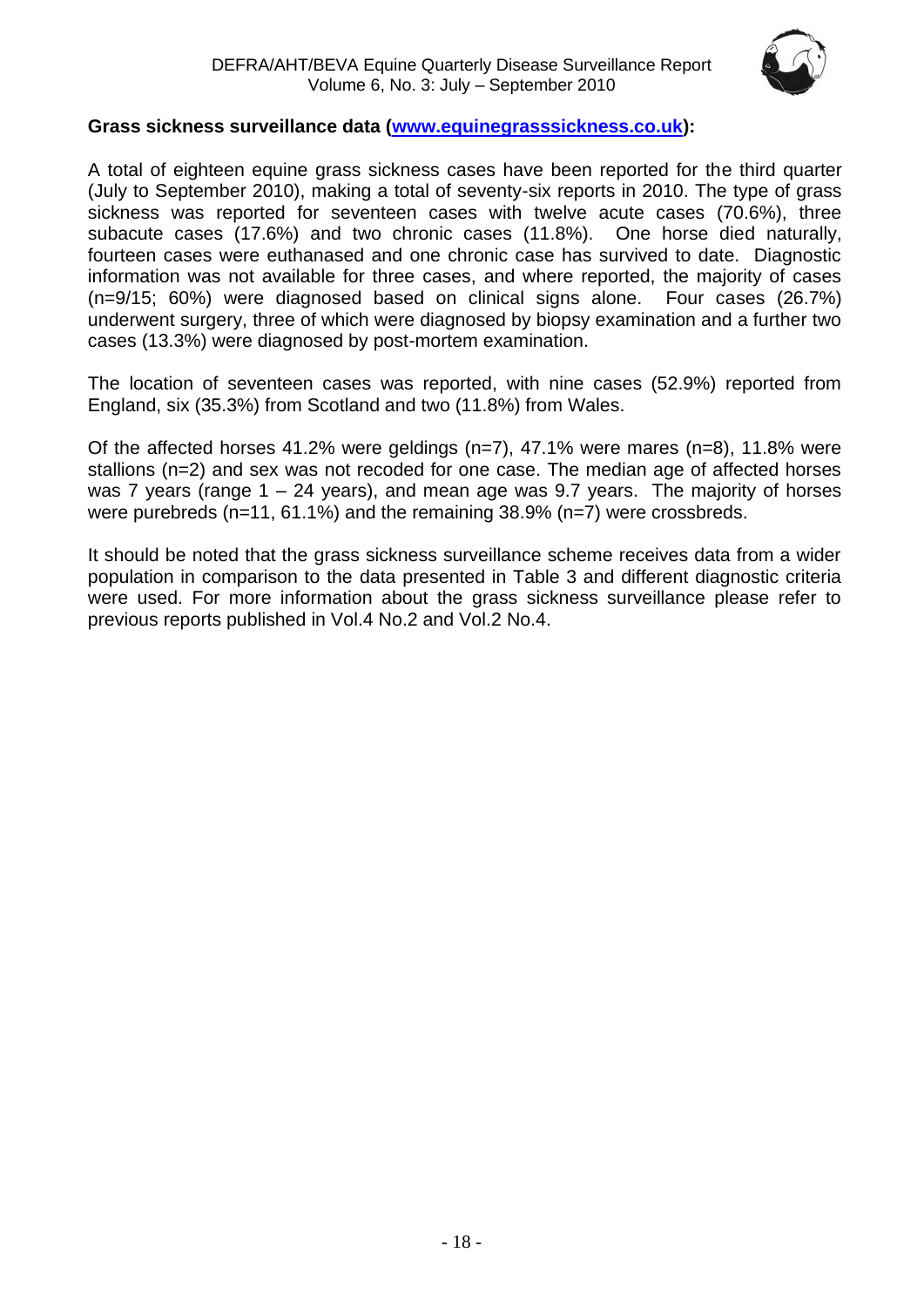

## **Report on Post-mortem Examinations for the Third Quarter 2010**

#### <span id="page-18-1"></span><span id="page-18-0"></span>**East Anglia**

*A total of 41 cases were examined including 14 aborted fetuses.*

Of the aborted fetuses examined this quarter, umbilical cord torsion was suspected as the precipitating cause in 10 of 14 cases. A bacterial ascending placentitis was found to be the cause of one abortion whereas haemoabdomen and internal haemorrhage secondary to fetal trauma was confirmed in an aborted fetus. No definitive cause was determined for one case of abortion, however infectious agents were excluded. Finally, multifocal placental mineralisation was found to be the most likely cause of abortion in a mare.

There were two cases of neonatal death reported in this quarter. Both cases were associated with sepsis; in one of them a Rhodococcal abscess was found in the abdomen whereas in the other case gastric rupture led to septic shock and death.

Four cases were examined following neurological disease. The first case presented a Wallerian degeneration of the motor tracts of the spinal cord. The second case showed signs of Wobbler syndrome and it was euthanased; following post-mortem examination a synovial cyst was found to cause compression of the spinal cord. The third case, a zebra foal, was found laid out in a sand yard. Post-mortem examination showed several vertebrae fractures in the thoraco-lumbar region. The fourth case was diagnosed with Equine Degenerative Encephalomyelopathy and was also found to be affected by a pheochromocytoma.

Four horses were examined following gastrointestinal disease, causes of death were as follows: a case of diaphragmatic tear with small intestinal herniation and strangulation, a case of colon torsion, a case of enteritis and finally a case of gastric rupture.

There were five respiratory cases reported. Following post-mortem examination and histology a horse was diagnosed with a pulmonary artery thrombosis. Three cases were diagnosed with *Rhodococcus equi* infection; one of them presented thoracic and mesenteric abscessation. The fifth case was a donkey foal which presented a mild multifocal, lymphohistiocytic, broncho-interstitial pneumonia. In this fifth case EHV was not excluded due to the lack of samples for virology investigation.

Post mortem examination and histology of a horse revealed congestive heart failure.

The four musculoskeletal cases reported in this quarter include a case of laminitis following toxic enterocolitis and three cases of trauma.

Two cases with hepatic disease showing neurological signs were diagnosed of hepatic encephalopathy; in one of these two cases the most likely cause was found to be ragwort poisoning.

Other cases reported include four welfare/neglect cases (two of them presented with laminitis whereas the other two were diagnosed with ragwort poisoning) and a case in which the cause of death could not be confirmed.

#### <span id="page-18-2"></span>**Home Counties**

*Fourteen cases were examined in this quarter.*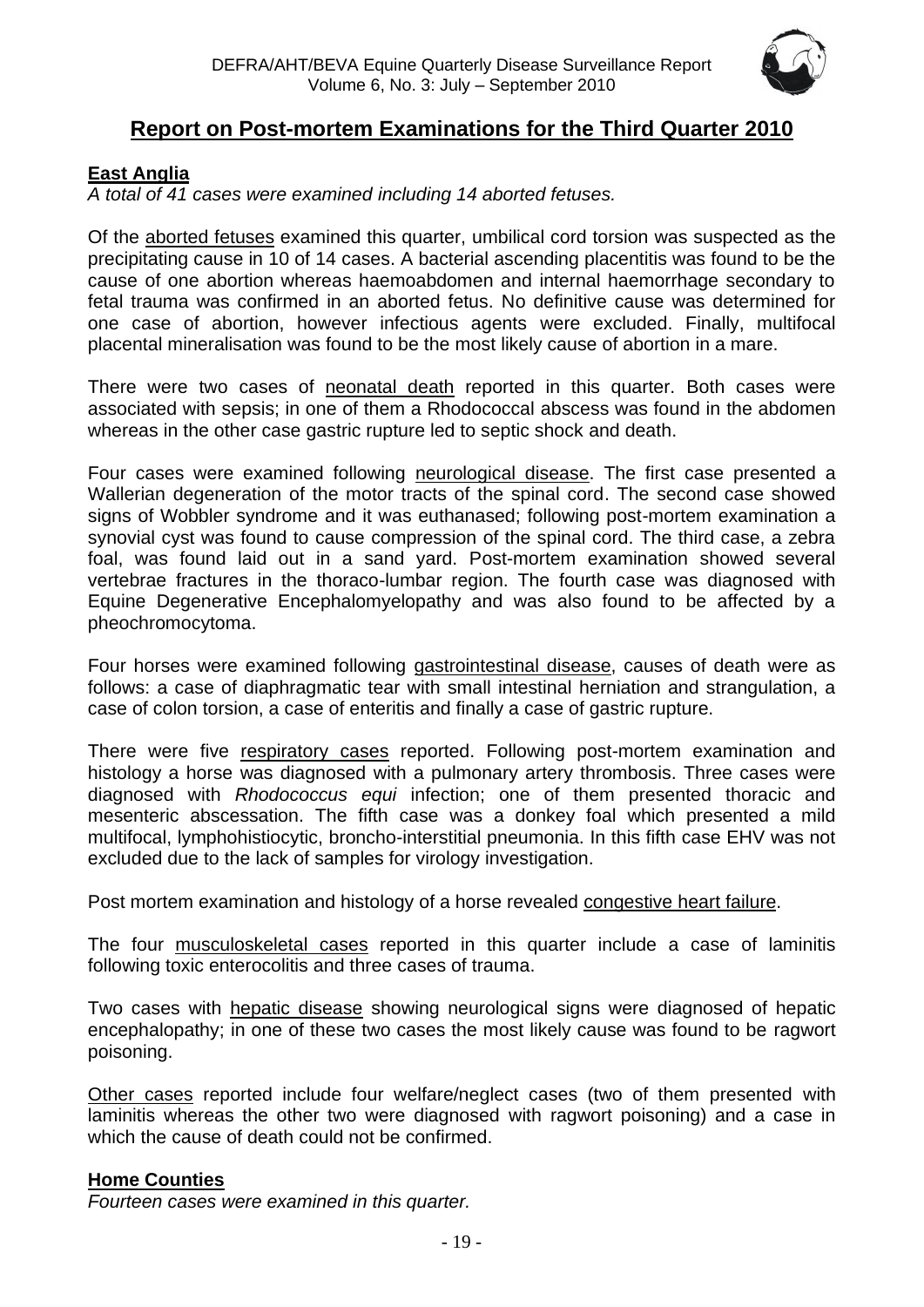

One neurological case was reported in this quarter; following collision with a fence the case presented head and eyes trauma.

The five cases of gastrointestinal disease reported include a case of diarrhoea and gramnegative enteritis in which Salmonella was suspected but was not cultured, a case of bacterial ileitis in which Salmonella was isolated, a case of stomach rupture, a case of colic that was euthanased and finally a case of colic in with post-mortem examination revealed a pedunculated lipoma.

Neoplasia cases include a horse that presented a squamous cell carcinoma, a case of vascular endothelial tumour and a case of disseminated lymphosarcoma.

Three musculoskeletal cases were reported; the causes of death reported after a postmortem examination are as follows: chronic laminitis (in a neglect case), multiple fractures in the pelvis, and finally poliarthritis.

A horse with hepatic disease was diagnosed of hepatic encephalopathy.

The last case reported in this quarter was a case that was euthanased due to a loss of condition. In this case a cause of death could not be identified.

#### <span id="page-19-0"></span>**South West**

*Eight cases were examined in this quarter*.

A case of abortion was reported in this quarter, the cause was most likely an umbilical cord torsion leading to vascular compromise.

Two cases were examined following gastrointestinal disease. In one of them toxaemia was found to be the cause of death following an impaction surgery. In the second case, postmortem examination revealed a mesenteric tear with displacement and strangulation of small intestine.

Following gross post-mortem examination and histopathology a small cell lymphoma of the abdominal organs was found in a donkey.

A case of musculoskeletal disease was reported; post-mortem examination revealed an acetabular fracture with rupture of the teres ligament and degenerative joint disease.

In a donkey with hepatic disease gross post-mortem examination and histopathology revealed hepatic lipidosis with hyperlipaemia.

Two further cases were reported although at the time of this report no definitive cause was found for both deaths.

#### <span id="page-19-1"></span>**Northern England**

*Three cases were examined in this quarter.*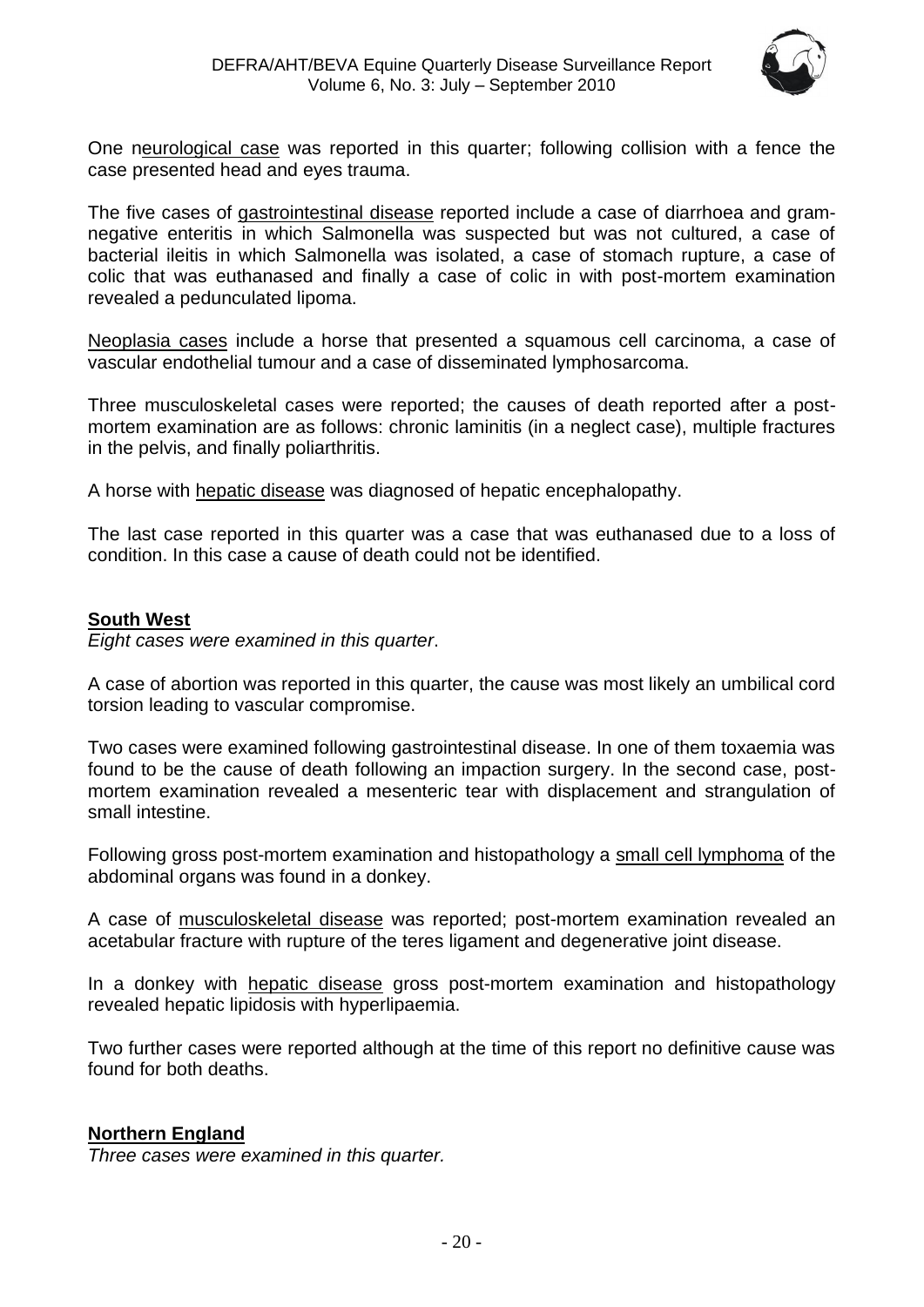

One case of acute aspiration pneumonia and asphyxiation secondary to choke was reported in this quarter.

Two musculoskeletal cases were reported; following post-mortem examination a pedal osteitis was confirmed in the first case whereas the second case was diagnosed of tarsocrural sepsis.

#### <span id="page-20-0"></span>**West Midlands**

*Two cases were examined in this quarter*.

Post-mortem examination in one case following a history of non responsive diarrhoea revealed a severe lymphoplasmacytic enteritis.

The second case was euthanased following a large hole diagnosed by ultrasound in the interventricular septum of the heart. This was confirmed by post-mortem examination.

#### <span id="page-20-1"></span>**Scotland**

*29 post-mortem examinations were reported in this quarter.* 

A seven-year-old show pony mare was presented for post-mortem examination following a history of neurological signs, which initially presented as vestibular/cerebellar dysfunction, and progressed to seizures which were ultimately non-responsive to treatment. Gross findings were inconclusive; there was mild leptomeningeal congestion, and signs of trauma relating to the seizures. Histopathology of the brain and spinal cord revealed mild to moderate, diffuse, non-suppurative meningoencephalomyelitis, with malacia and astrocytosis. There was mild multifocal Wallerian like degeneration within the spinal cord. Serology for Louping-ill and West Nile virus were negative. The cause of the meningoencephalomyelitis remains unknown. Other neurological cases include a case of anaesthetic-induced myelomalacia.

A three and ½ month old thoroughbred filly was presented for post-mortem examination with a four-day history of lethargy and coughing. Clinically there was notable expiratory dyspnoea with crackles and wheezes on auscultation of the thorax. Thoracic radiographs suggested a bronchointerstitial pneumonia. A trans-tracheal wash detected septic neutrophilic inflammation. At necropsy examination the lungs were heavy, diffusely firm to rubbery, and mottled pale pink to cream. On cut section, small to moderate amounts of brown mucus containing white to off white flecks oozed from the small and medium sized bronchii. Sections of lung from all regions floated in formalin. The tracheo-bronchial lymph nodes were moderately enlarged, and mottled off white and dark red on cut section. Histologically there was a severe, multifocal to regionally extensive, subacute, catarrhal bronchointerstitial pneumonia. There was also marked to moderate lymphoid depletion involving the thymus, tracheo-bronchial and mesenteric lymph nodes, and jejunal Peyer's patches. There was moderate to severe, centrilobular and midzonal hepatic fatty change with single cell necrosis (changes secondary to hypoxia). No aetiological agents were identified.

A four week old donkey colt was presented following a short history of diarrhoea and terminal collapse. This was the second foal from a group of three to have been euthanased within a seven day period. The skeletal musculature was diffusely pale, and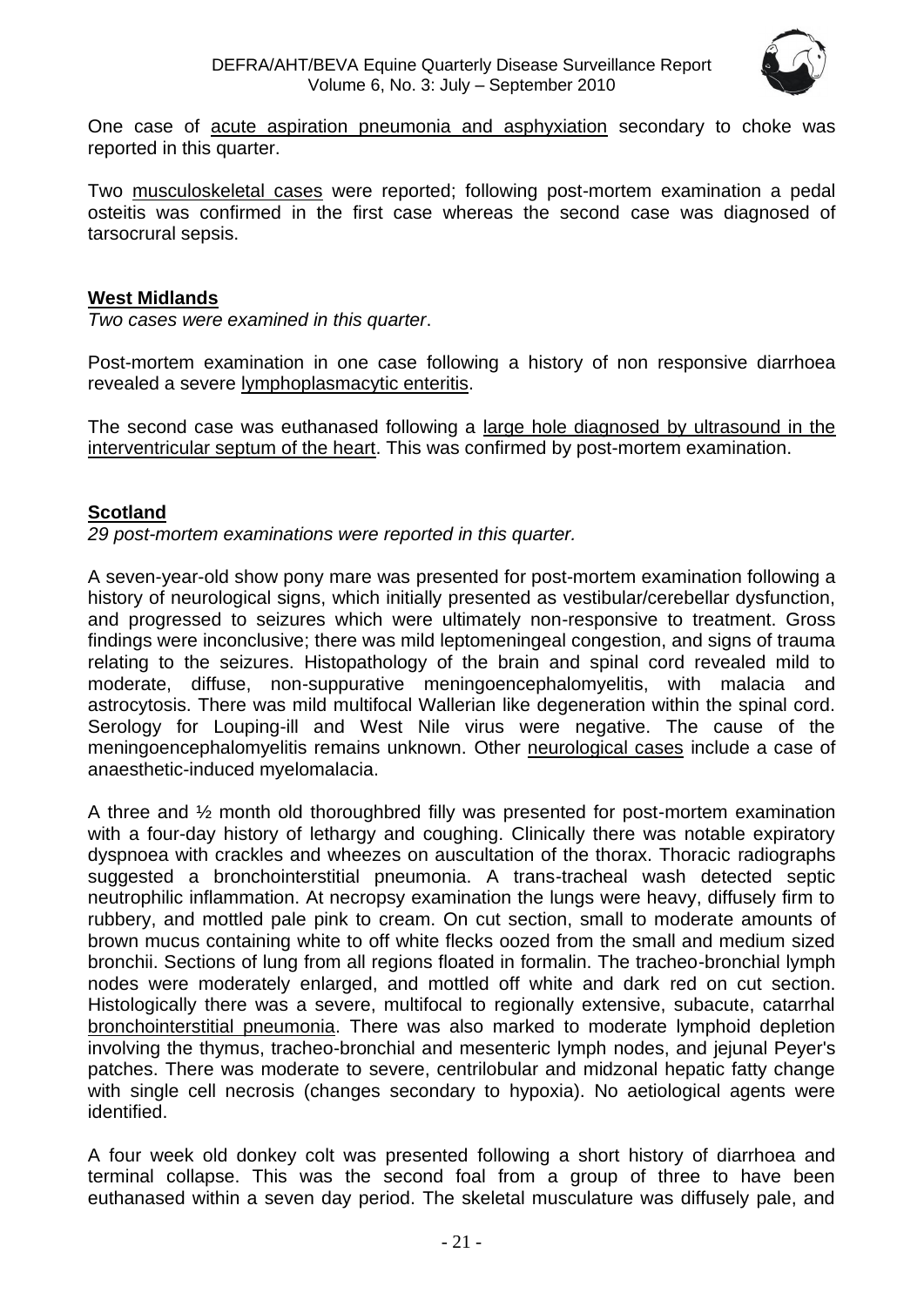

the bladder contained a moderate amount of brown urine. Histologically there was severe, diffuse, polyphasic myofibre degeneration and regeneration, which was present throughout the skeletal musculature and diaphragm. In addition there was moderate subacute multifocal renal tubular necrosis. The changes were considered to be consistent with a diagnosis of nutritional myopathy, although samples of liver were submitted for vitamin E and selenium analysis and results were within normal limits.

A 14-year-old Irish draft gelding was presented for post-mortem examination following a three month history of coughing, lethargy, and nasal discharge. The cough and nasal discharge had responded to antibiotics, however the animal had remained lethargic. More recently the horse had suffered minor right-sided epistaxis, with clinically evident bilateral jugular distension and preputial oedema. On presentation to the equine hospital clinical examination revealed atrial fibrillation, a grade 5/6 left sided heart murmur associated with the mitral valve, and a grade 3 to 4/6 right-sided murmur associated with the tricuspid valve. There was moderate oedema of the subcutaneous tissues over the thorax and ventral neck, and of the bronchial lymph nodes, and the pericardium contained approximately 200ml of translucent yellow fluid. The heart was rounded, and both left and right ventricles were thin-walled and flaccid. There was an irregular area of pale yellow to white discolouration of the wall of the right atrial appendage. The left atrial endocardium was focally mildly thickened with a roughened appearance. The liver was dark tan with a nutmeg pattern, mildly rounded borders, and blood oozed from the cut surface. The abdominal and mesenteric lymphatics were markedly dilated by clear fluid, and the mesenteric lymph nodes were enlarged and wet. A diagnosis of congestive heart failure was made based on the gross findings. Histologically there was moderate myocardial fibrosis and fatty replacement of the right atrial wall, and mild fatty degeneration of the left atrial myocardium.

Gastrointestinal cases reported include include three cases of grass sickness, two cases of small intestinal strangulation, a case of small intestinal ischaemia (possible torsion), a case of gastric impaction and rupture, two cases of rectal rupture and one case of right dorsal displacement of the colon.

Two neoplasia cases were reported in this quarter: a hepatic tumour and a malignant melanoma.

Musculoskeletal cases reported include a fracture of the second cervical vertebra, a case of atypical myopathy (confirmed by histology), a deep digital flexor tendon injury, a tibia fracture and a case of chronic fetlock arthritis.

Other cases reported were a case of mitral valve insufficiency due to valvular dysplasia, a case of hepatopathy due to ragwort poisoning, a case of bladder rupture with subsequent peritonitis and a case of welfare/neglect in a donkey. Three other diagnoses were recorded as open.

#### *Biopsy submissions*

18 biopsy samples were submitted. Three were samples of muscle, with diagnoses of myositis, malignant hyperthermia, and an open diagnosis in one case. Other diagnoses included eosinophilic dermatitis, two cases of grass sickness, ocular squamous cell carcinoma, preputial fibroma, toxic hepatopathy, hepatitis, pituitary adenoma, arytenoiditis,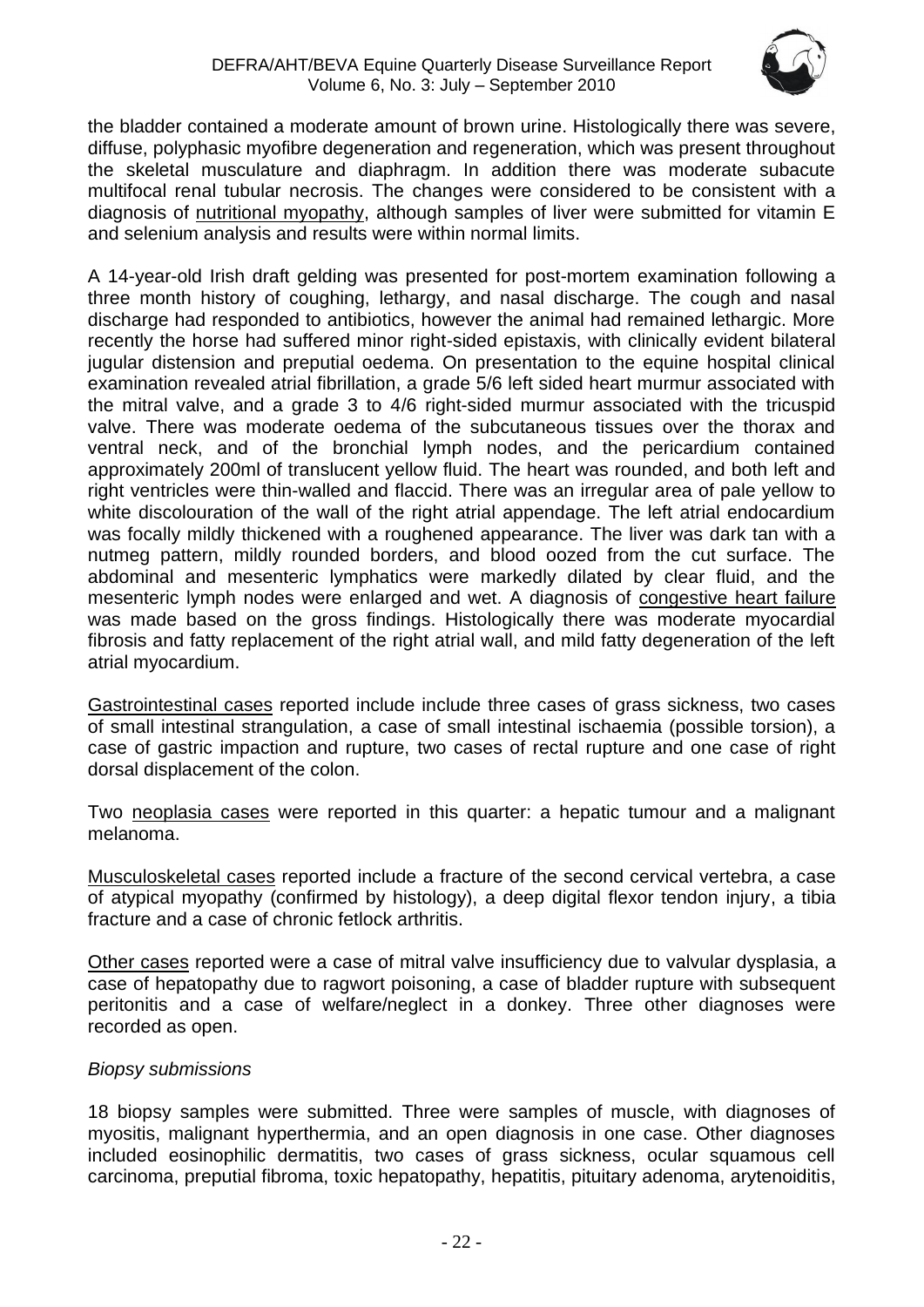

and a fibro-osseous tumour arising from the gingiva. The remaining five cases had an open diagnosis.

#### <span id="page-22-0"></span>**Northern Ireland**

*Eight post-mortem examinations were examined in this quarter.*

An eleven-year-old male horse which had reared up and fell over backwards 48 hours prior to euthanasia presented a fracture of the last sacral vertebra with haemorrhage in.

Significant *Strongyloides* worm burdens were detected in two cases. 15,300 *Strongyloides* were detected in the small intestine of an eight week-old donkey foal. 111,600 *Strongyloides* eggs per gram were detected in the caecal contents of a foal that died 48 hours after the onset of diarrhoea. Mild hepatitis was also detected histologically.

Large numbers of cyathostomes and tapeworms were found in the intestines of a mare that was submitted for post-mortem examination after having reportedly being found in a ditch over 48 hours previously. The carcase was very autolysed. There were also several lacerations on the left carpus.

A nine-year-old horse died 24 hours after it had been moved to new pasture. Post-mortem findings included distension of the caecum with a large quantity of fluid content and the colon contained a large volume of grass. Other gastrointestinal cases reported include a seven-year-old stallion which had presented with colic and presented a torsion of the large intestine; and a six-year-old male horse that was euthanased due to severe colic and presented a 20 cm tear in the stomach. In this case, the stomach was dilated and filled with dry ingesta and there was secondary peritonitis.

Finally, a three-year-old mare which died suddenly was too autolysed for meaningful postmortem examination.